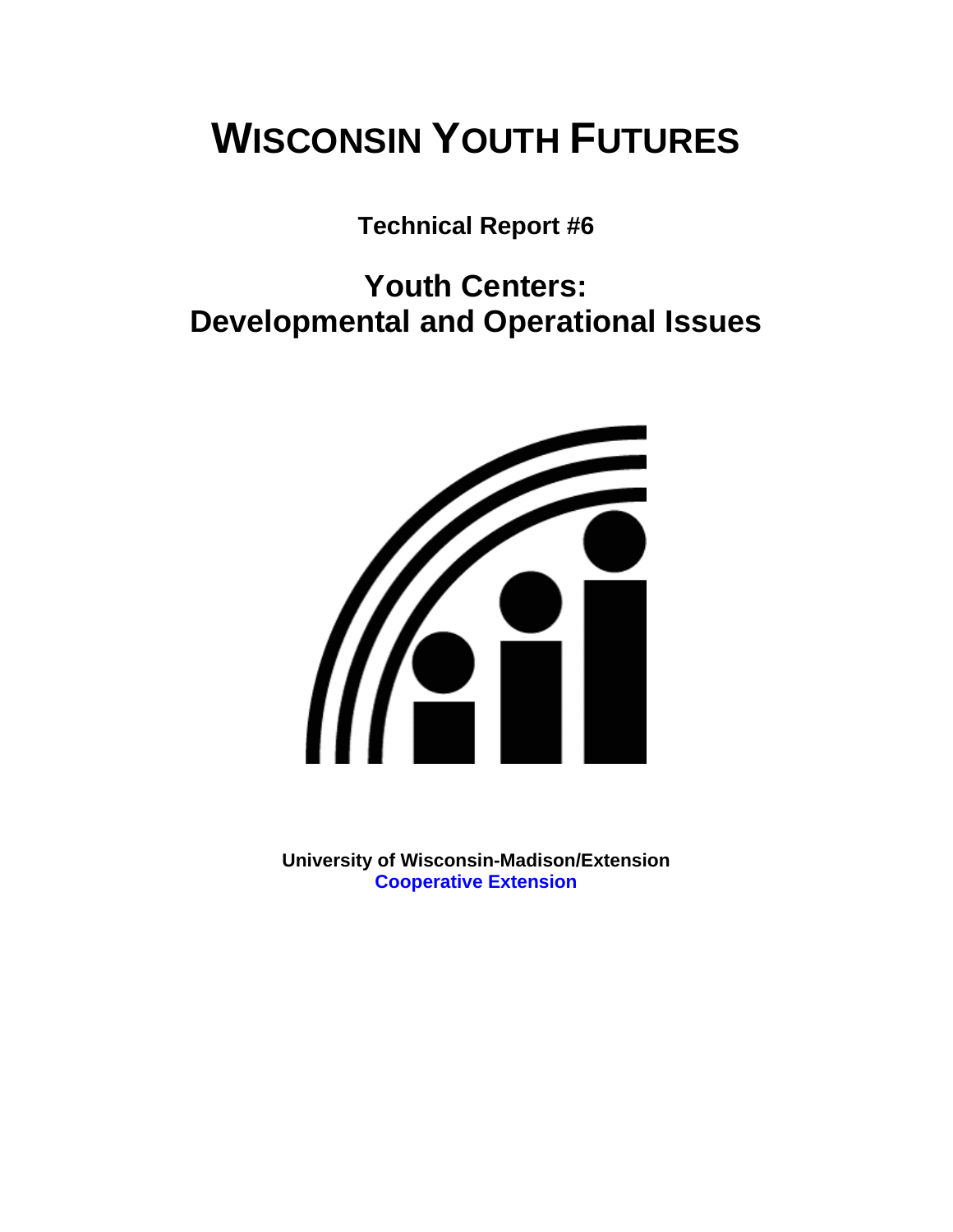## **Youth Centers: Developmental and Operational Issues**

by [Wm. Michael Fleming,](http://fp.uni.edu/dfcs/faculty.htm) M.A. Research Assistant

Many communities across the nation have become increasingly concerned about the development of their youth. National data indicate that young people are experimenting with tobacco, alcohol, illicit drugs, and sexual activity earlier than ever before. For example, this data indicates that 77 percent of eighth graders report having used alcohol and 26 percent say they have had five or more drinks on at least one occasion within the past two weeks (Johnston, O'Malley, & Bachman, 1991). In 1989, 6185 young people between the ages of 15 and 24 were homicide victims. This number represents 16 times more casualties from violence in the United States than there were total casualties from Desert Shield and Desert Storm in 1990 and 1991 (Children's Defense Fund, 1992). Approximately 30 percent of young adolescents report having had sexual intercourse by age fifteen, with nearly sixty percent reporting that they did not use any contraception at first intercourse (National Center for Health Statistics, 1991; Planned Parenthood Federation of America, 1986).

Localized Wisconsin data, available through the Teen Assessment Project of the University of Wisconsin Extension, often provides similar findings (Small & Hug, 1991). Furthermore, about 40 percent of young adolescents waking hours are discretionary--not committed to other activities, and are often unsupervised and/or unstructured (Timmer, Eccles, & O'Brien, 1985; Medrich & Marzke, 1991).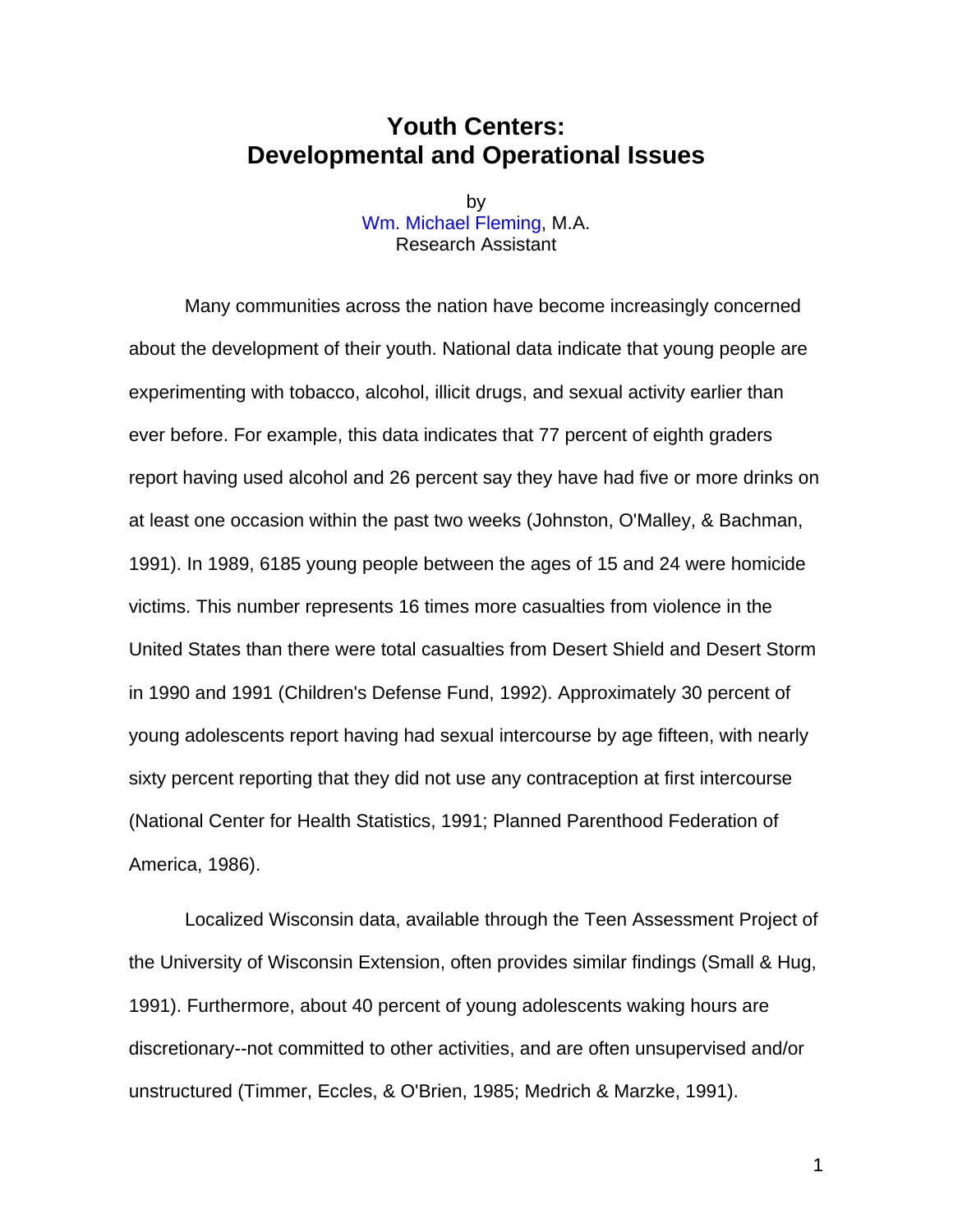A recent national task force on adolescent development and community programs reported that youth and their families want prevention focused community based programs in their community. This report also found that young people value and want more opportunities to build personal and social skills. The opportunity to participate in community programs was especially valued among minority youth growing up in single parent families. Furthermore, participation in community based youth development programs can promote positive behavior and reduce high risk behavior (Carnegie Council on Adolescent Development, 1992).

Fortunately, many communities have taken steps to address community conditions that may place their youth at risk of involvement in potentially problematic behaviors. One approach has been to assess the resources within the community that may serve as protective factors against the risks found in the world, and unfortunately, at times within the home. A common complaint that is often heard from youth in communities is that there is "nothing to do". In many cases, the youth are right. Often there is no local place that youth can go to socialize and have fun in a safe and semi-structured setting. To this end many communities have looked into the developing a teen or youth center.

The focus of this paper is to highlight some of the issues involved in developing and operating a youth center. Information for the report was gathered through a literature review of material related to youth centers and/or youth activities and by interviewing a number of program directors involved in youth centers in the states of Wisconsin and Connecticut.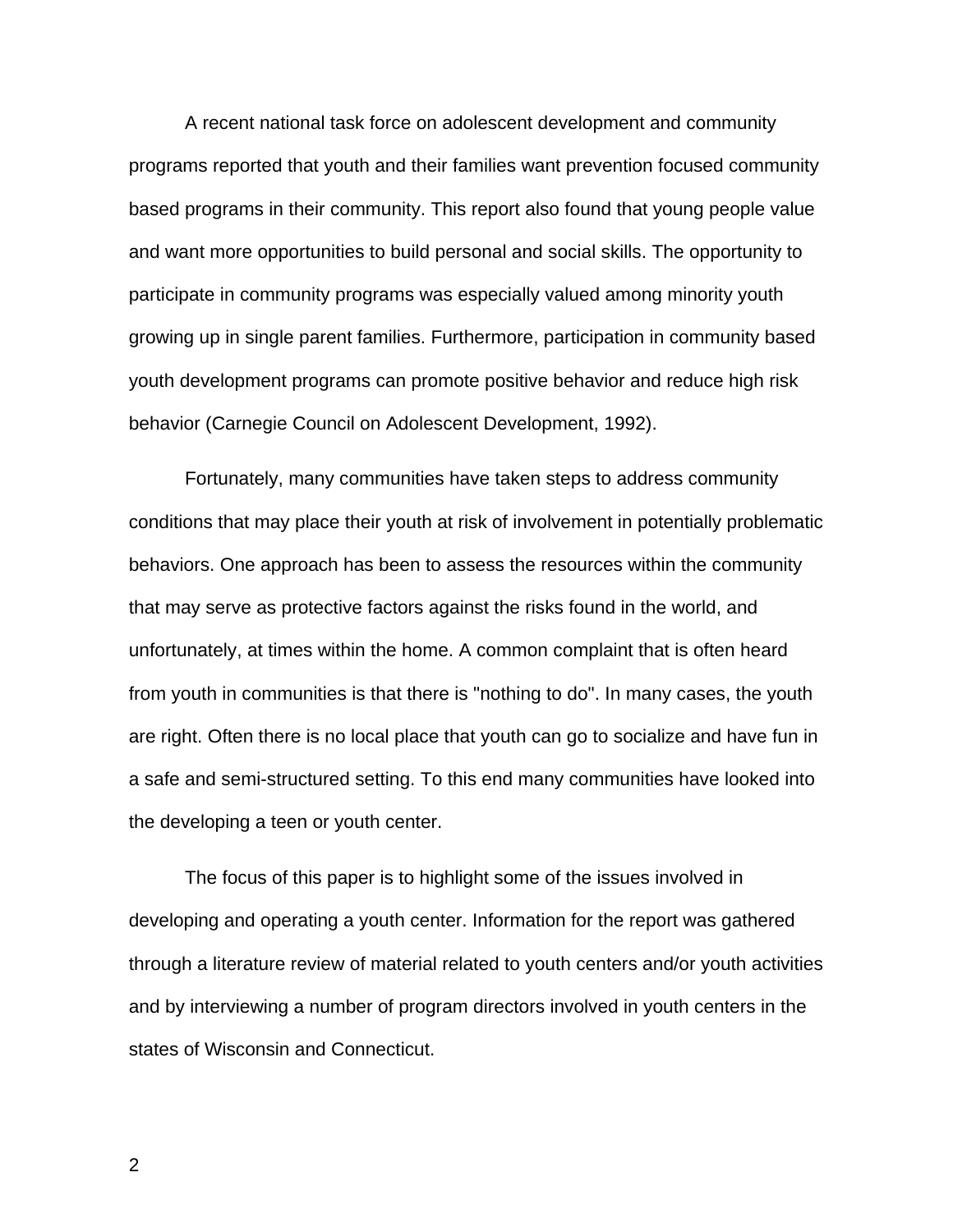## **Literature Review**

When adolescents are questioned as to what they want within their community, or in an ideal youth center, they seldom hesitate in voicing their needs. A series of focus groups exploring what adolescents want from an ideal youth center found that young people reported wanting:

- Comprehensive centers that offer a range of services.
- Centers with staff that are responsive and can address the needs of young people, including
- Ethnic and bilingual needs of specific youth populations.
- Centers with youth leaders representing a range of ages.
- Programs that address the serious concerns of today's youth.
- Programs that are accessible, and structured, yet flexible.
- Programs where youth do not feel intimidated in learning new skills or developing talents.
- Programs that provide an opportunity for youth to show what they know.
- Programs that acknowledge and address gender differences.
- Programs that address issues of violence and safety.

These focus groups met with urban, suburban and rural youth Although there was some variation among these groups, all groups desired the following:

- Staff who would listen to and respect them.
- A safe, protected environment where they could be themselves.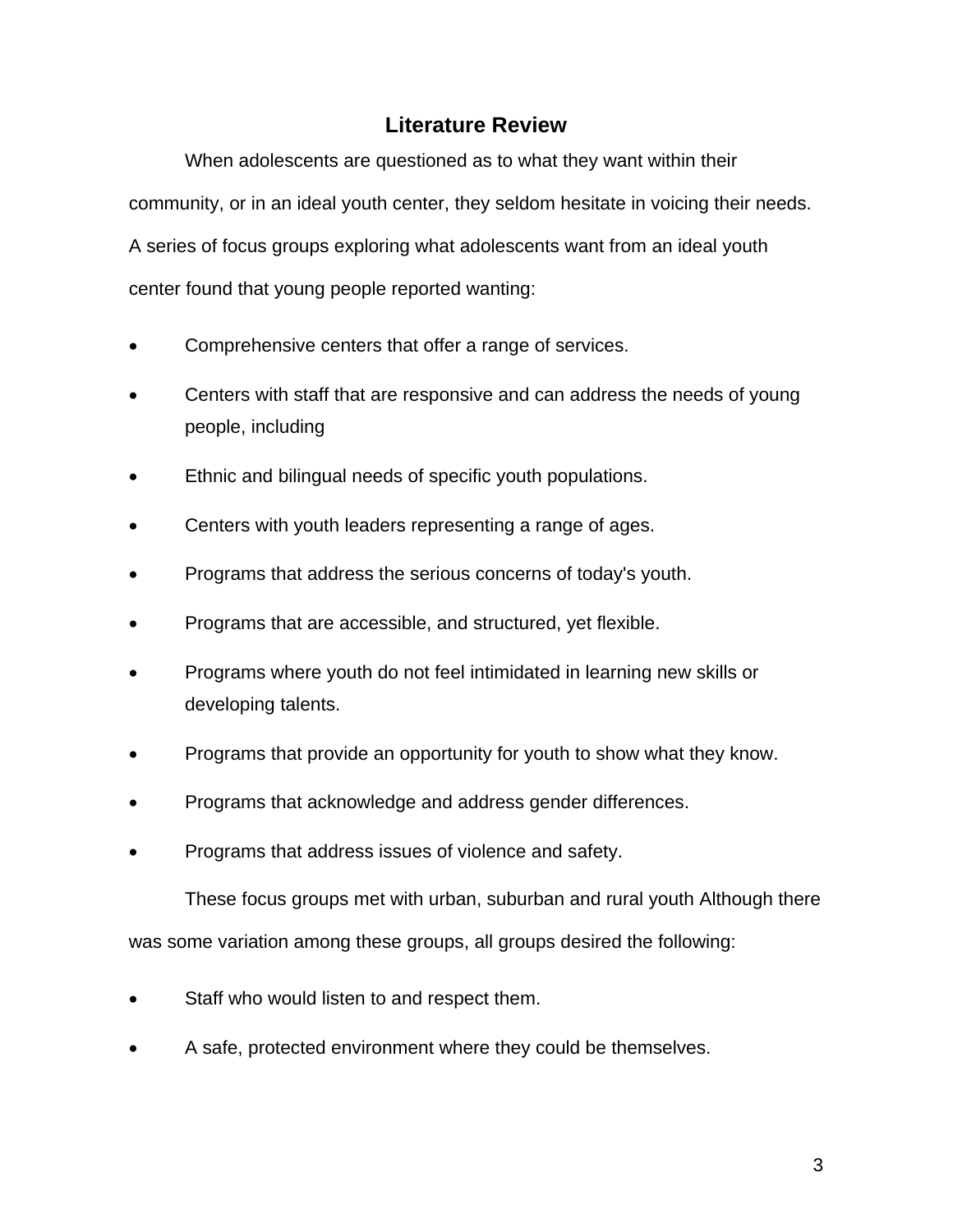• Interesting programs, including organized sports and classes on a variety of subjects (Morris & Company, 1992).

Research examining how adolescents spend their discretionary time suggests that young adolescents do not spend a large portion of their time engaged in activities sponsored by public or non-profit agencies, but when they do, they are valued if tailored to the needs of their community and peers (Medrich & Marzke, 1991). These authors found that frequently program providers fail to consider the needs, interests or issues of non-users, are not always anxious or willing to plan programs around the expressed preferences or interests of young adolescents, and rarely target or market their services to specific populations. Programs that young people most want to spend time at provide a setting where they have some structure, yet offer a substantial degree of freedom and choice. These programs also recognize the increasing "social" aspect of adolescence, recognize the unique needs and interests of their community, and provide a safe place to congregate.

Based on these findings, and their review of relevant research and practice literature, The Carnegie Council on Adolescent Development (1992) developed ten principles of best practice in community based youth development programs. Responsive proactive community programs for young adolescents should:

- Tailor their content and processes to the diverse backgrounds and experiences that exist among young adolescents.
- Recognize, value, and respond to the diverse backgrounds and experiences that exist among young adolescents.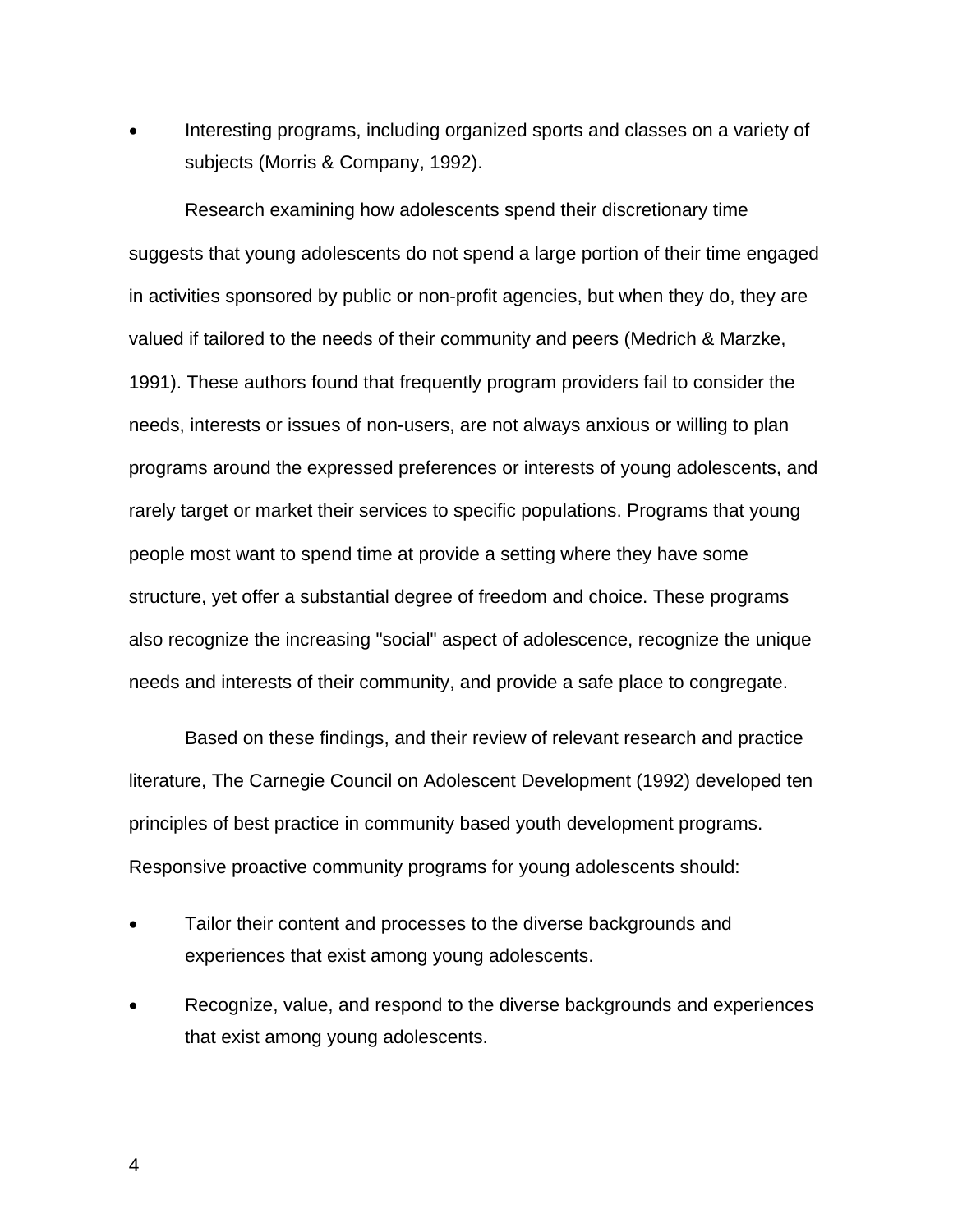- Work collectively, as well as individually, to extend their reach to under served adolescents.
- Actively compete for young adolescents' time and attention.
- Strengthen the quality and diversity of adult leadership.
- Reach out to families, schools, and other community partners in youth development.
- Enhance the role of young people as resources to their community.
- Serve as vigorous advocates for and with youth.
- Specify and evaluate their intended outcomes.
- Establish solid organizational structures, including energetic and committed board leadership.

The following section discusses different types of youth centers; for each

type, the paper discusses issues communities may need to consider in developing and operating such a center.

## **Types of Youth Centers**

In general, youth centers can be categorized into three models. These include free standing independent centers, affiliated centers, and programmatic youth centers. As will be discussed, each has unique advantages and disadvantages.

#### Free Standing Youth Centers

One type may be referred to as free standing independent youth centers. These youth centers have been developed with the sole operational purpose of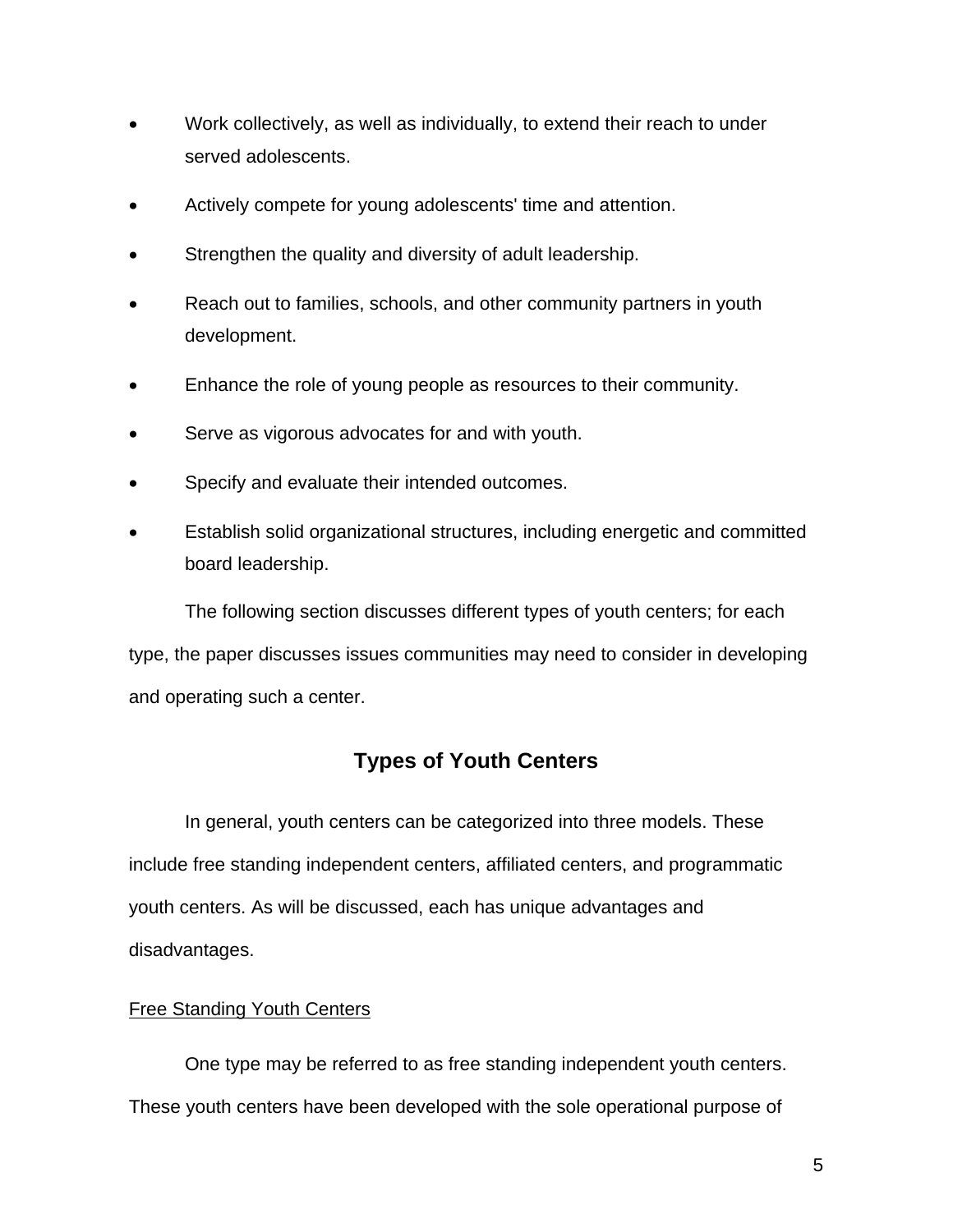serving as a center for young adults. They often offer the most challenge, yet may have the potential to offer the greatest reward.

Specifically, one of the most critical issues that will need to be addressed in developing and operating such a facility is capital. Above and beyond costs associated with acquiring the building/location in the first place, such facilities often have high overhead costs. Maintenance and ongoing renovation requires a continual source of income. In addition, building staff that perform such routine maintenance as cleaning, repair of broken doors, etc. will be needed. Heating, electricity and other utilities will be ongoing costs associated with such a facility. Several sites noted that in the initial fund raising efforts, these ongoing costs were taken into account via the creation of an "endowment." While this made the original effort somewhat more laborious, it helped prevent the need for ongoing fund raising efforts for such routine needs. This enabled, to some extent, the focus of other fund raising efforts to be more directed to programming. The establishment of a nonprofit tax status helped in the procurement, and utilization of, needed revenue.

Some sites were successful in leasing facilities from municipal or state governments for nominal fees. These sites were buildings that were no longer in use, and/or had outrun their usefulness. For example, in Darien, Connecticut, agreements were made whereby a former railroad depot was converted into a youth center. In Stoughton, Wisconsin, a former warehouse was transformed into a youth center. Efforts in Hillsboro, Wisconsin, enabled a former tavern to be converted into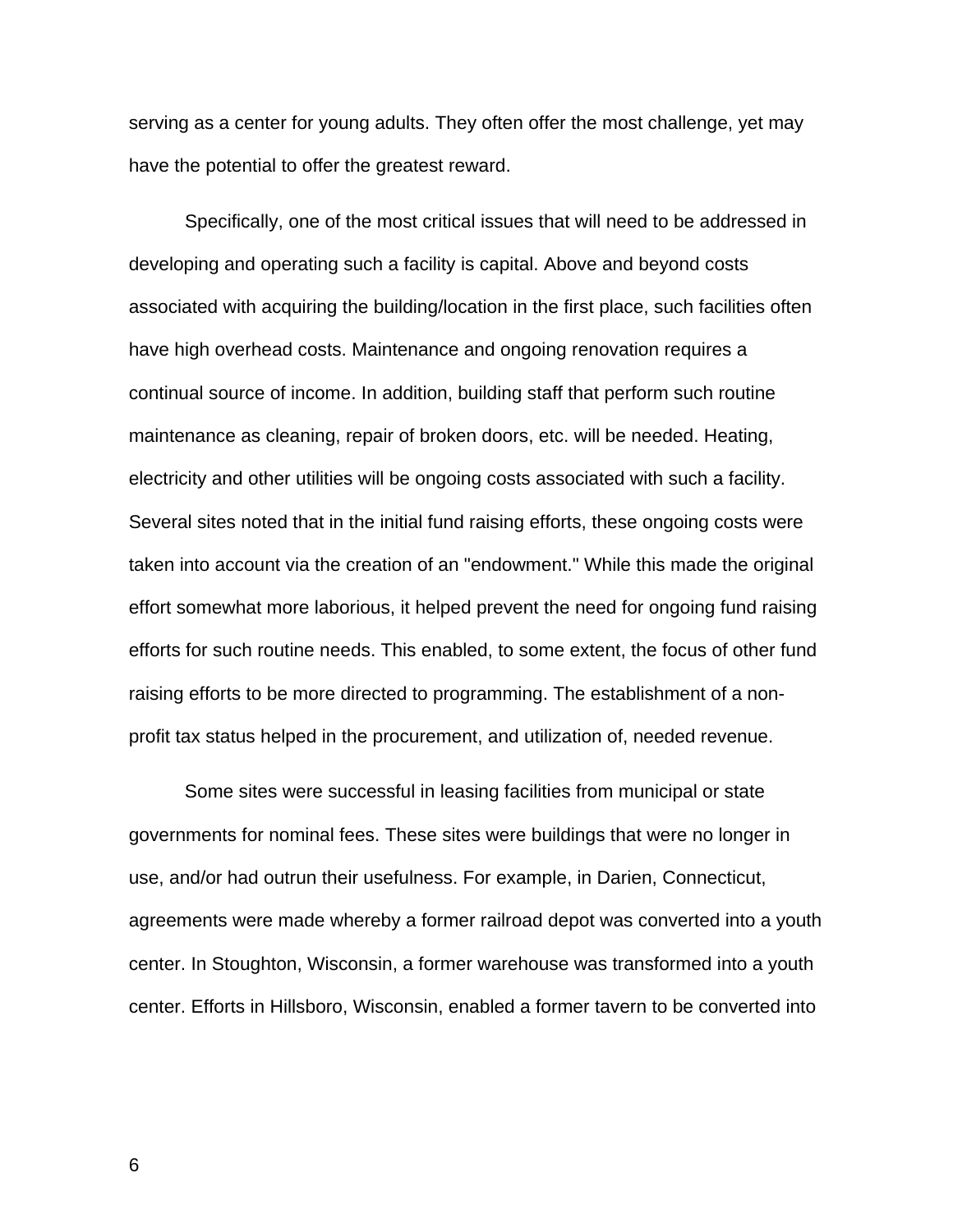a youth center. While the tavern was not formerly owned by the town, assistance and support from the town help to make the conversion possible.

Associated with operational and capital costs, issues dealing with liability insurance arose for some centers. A chronic problem expressed by many of the centers was the ongoing need for staffing, both paid and voluntary, both youth and adult. This was especially important for the independent full time centers.

Some of the benefits of a free standing youth center include the greater flexibility of decorating according to the tastes and desires of the youth. This flexibility and freedom to truly make it their "own" was valued highly. Associated with this is the higher visibility afforded by such a facility in a community. A free standing youth center may enable a formal or informal subleasing arrangement whereby other youth serving agencies, organizations, or businesses are able to provide services. Through such efforts, youth centers are often able to offer a wider range of programs and/or services that have a greater potential of drawing youth to the center than if they relied solely on the "center's" programming.

The ability to sublease the facilities also has the potential of generating revenue. For example, the renting of a portion of a youth center for special occasions was utilized in one community as a way to increase revenue. In another community, a relapse prevention program was being offered through such an arrangement. Similarly, another community offered afternoon martial arts classes. Free standing youth centers have greater flexibility in terms of revenue generation.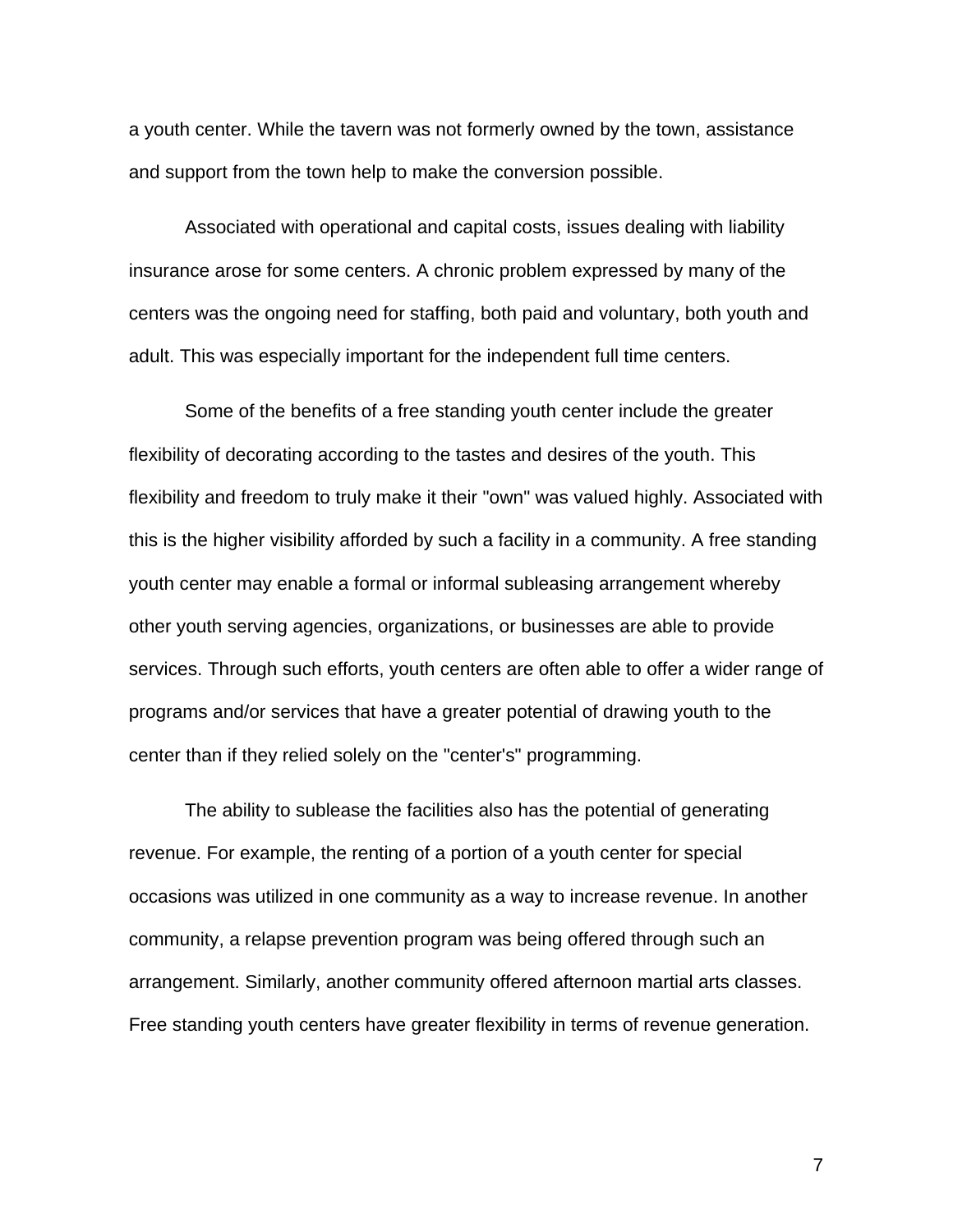#### Affiliated Youth Centers

A second type or form of youth center are those associated with another agency or program. A common arrangement was using an existing structure within a community for "youth center activities" during certain times and/or days. This arrangement was frequent in communities that had a local community center or other large building.

An advantage of such an arrangement is lower operating costs than those previously noted for a free standing center. Through such an arrangement, costs associated with a variety of expenses such as building maintenance, staffing, clerical support, security issues, etc. are often reduced. These centers often function as multipurpose centers serving the needs of children, youth and the elderly. In certain communities, costs and issues of liability insurance become less problematic. Such an arrangement also minimizes the risks involved in the initial development of a youth center by reducing costs (both monetary and perceptual) if the center should fail. Proceeding in this direction may make the idea of a youth center more palatable to those who oppose the expenditure of revenue necessary for a free standing center. In addition, it can provide a less expensive avenue for demonstrating whether a free standing center is a realistic and workable option. Some communities may have a history of failed youth centers and/or centers that have been associated with negative or disruptive behaviors (real or perceived) on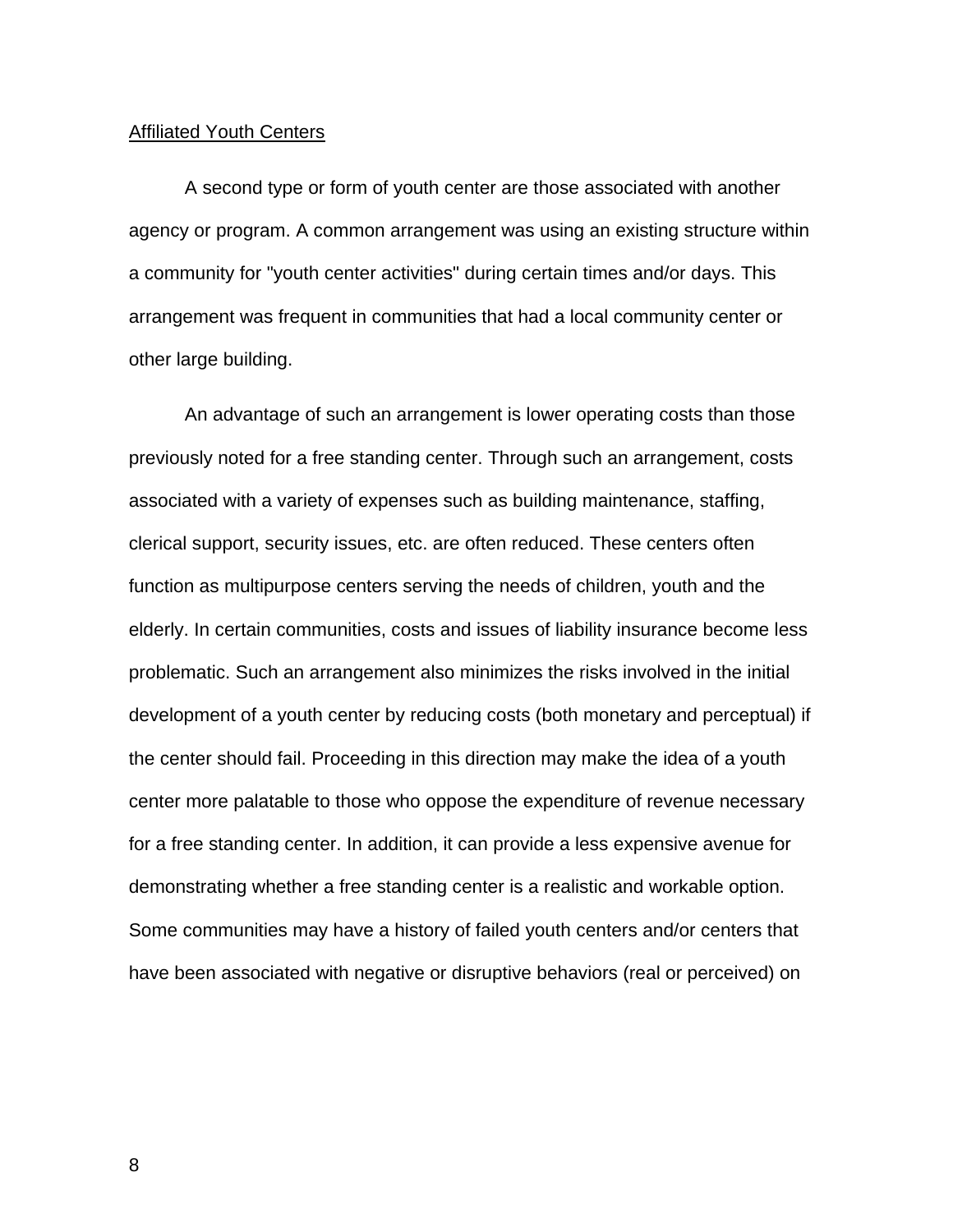the part of the youth. The affiliated youth center may also reduce concerns about the potential failure of yet another youth center and/or the negative stereotype previous youth centers have engendered.

A major area of difficulty associated with such an arrangement, however, is the limited access and freedom the youth center staff and/or the youth themselves have to the center. In some facilities, the youth have been able to "claim" a certain portion of the building as the "youth center". Thus, they were able to decorate and furnish according to their tastes. In other centers, however, this "customizing" was limited. The degree to which the facility retained its general recognition as a "community center" versus being seen as a "youth center" varied considerably. As will be expanded upon later in the text, the perception of the center that is held by the youth, and the community is critical. Those centers that are identified with a "senior citizen center" had greater difficulty drawing students than those that were perceived to be a "youth center"; another related drawback was the limited profile available to the youth center under such an arrangement.

#### Programmatic Youth Centers

A third type of youth center that emerged was more a programmatic youth center than a structural one. That is, in such arrangements a community agency typically "opened its doors" so to speak, for youth on a regular basis. In some of these arrangements there would be a program developed especially for youth. In other arrangements, the facility would just be open for the youth with a minimum of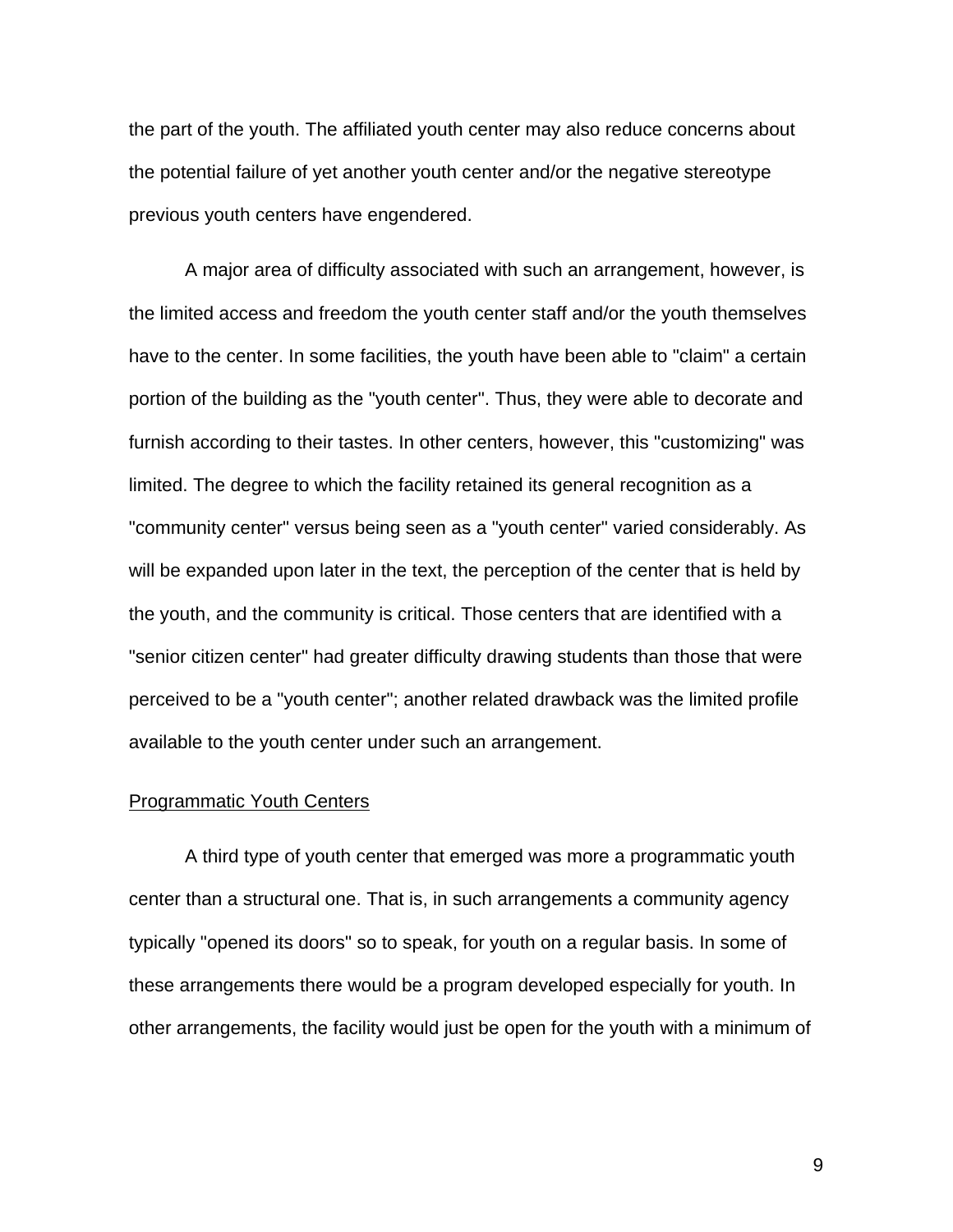structure. Examples of such arrangements are YMCA's youth nights, health and fitness centers' youth all-nighters, or "lock-ins" at schools or other facilities. In some communities the recreation department took responsibility for opening their gymnasiums for youth related activities, providing such activities as midnight basketball and volleyball leagues. These arrangements would not qualify as youth centers per se. Yet they did provide youth with a safe, semi-structured environment were they could "just be" with friends.

The advantage of such an approach is the limited expenditure of funds required; expenses come primarily from programming. Difficulties that may emerge from such an approach are:

- Coordination of "youth center activities" in conjunction with the facility's activities.
- Whether the commitment is coming from the facility or primarily a key staff person at the facility or community person.
- The vulnerability of such "extra" programming in times of limited resources.
- The real and/or perceptual issue of not having a "youth center".
- The seasonal or sporadic nature of the activities or events and the associated need for increased publicity.

There was wide variation in the number of hours these programmatic youth centers were in operation. Some centers emphasize the importance of providing a safe setting for youth at anytime; others focus on providing alternatives during "risky" times when youth are apt to drink or get involved in potentially problematic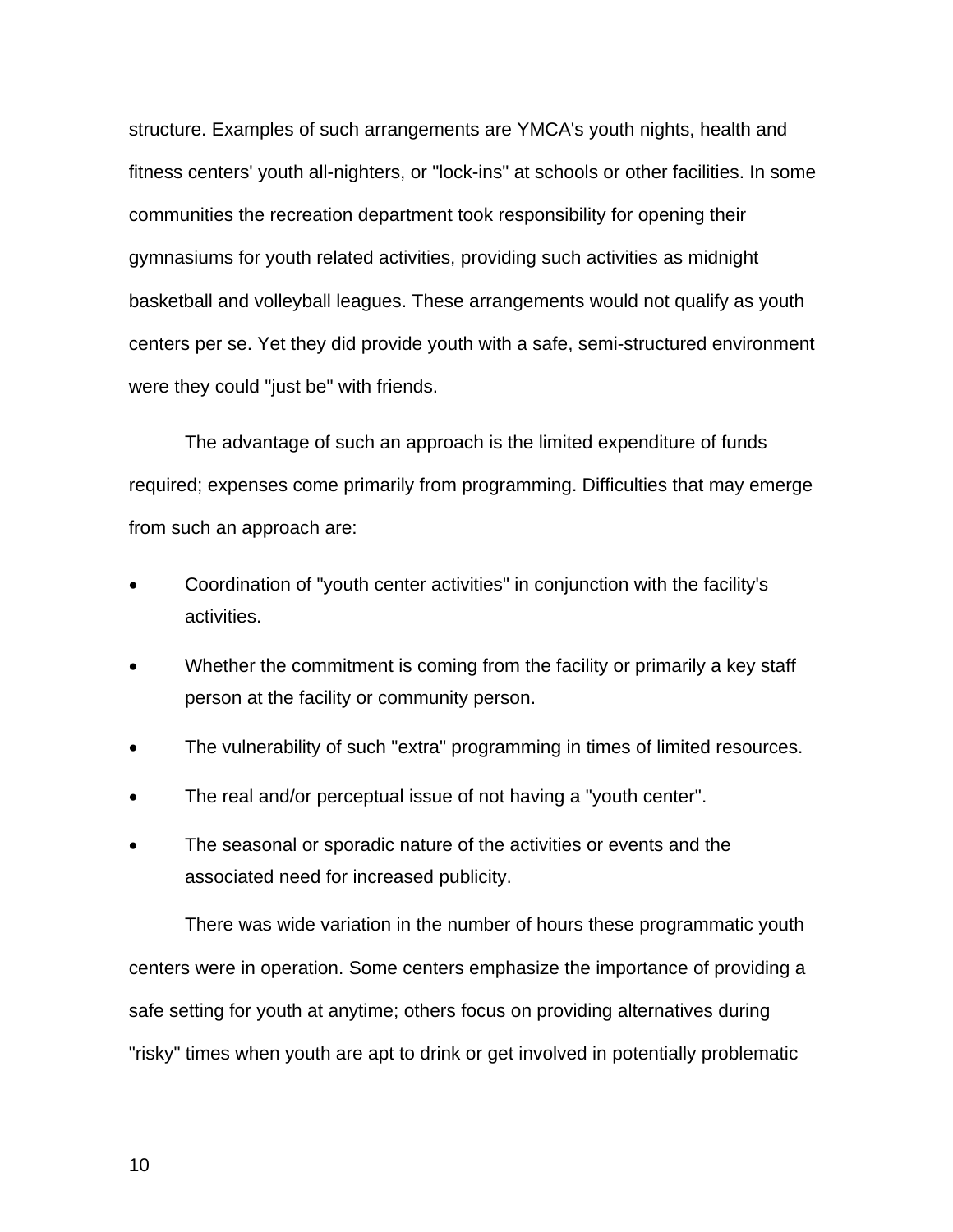behaviors (e.g. after athletic events, special events such as prom, super bowl weekend, and, generally late Friday and Saturday nights). The variation arose from whether the center was open during the week or just weekends. Variation also arose from whether the center was open for set hours or just during programs. The ability to maintain regular hours of operation, and the publicity of these hours was a problem for many centers. The hours of operation were dependent, in part, on the resources available, but also on the types of activities provided.

### **Programs**

The activities of a youth center can be seen as its core. The program will be the drawing card that brings youth in, and keeps them returning. The type of activity provided will be dependent, to some extent, upon the size and resources of the youth center. There is considerable variation in the hours of operation and programming among youth centers. This is related to the identified mission of the center, the type of activities offered by the center, and the resources of the community and agency itself. Some facilities operate during after school hours and evenings. These facilities tend to offer positive youth development programs as well as recreational activities. They tend to provide a "drop in" type of atmosphere. Other facilities operate only during limited hours and days. The times are chosen to avoid conflicts with other activities within the community and/or to provide limited but strategic access to the center to foster continued interest.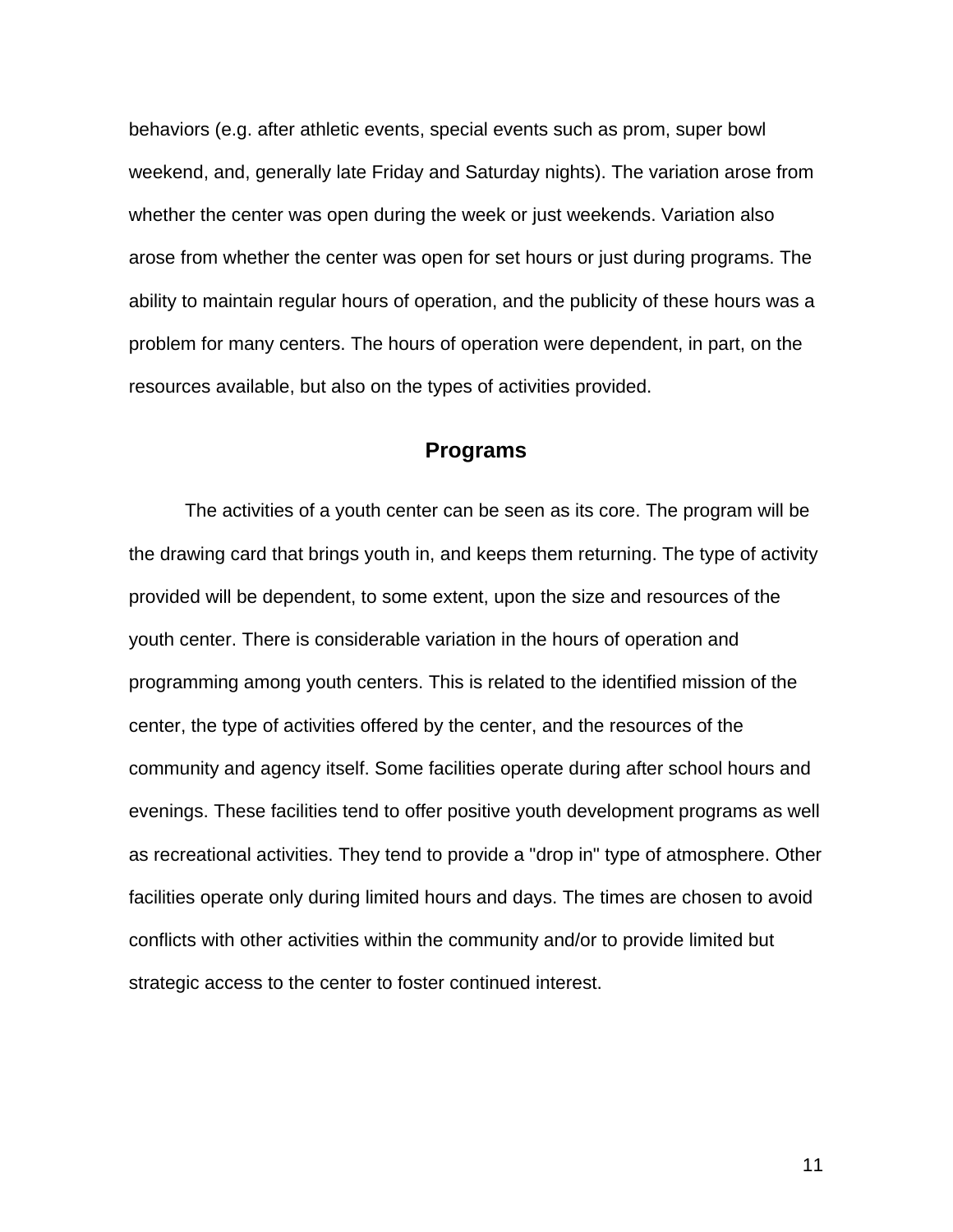The success of the programs and activities will depend, in part, on the degree of youth involvement in their development, as well as the community activities they are competing against. Activities that many youth centers offer can be broken down into three general categories, although some activities may fall into more than one category.

#### Recreational Activities

General recreational activities involve "fun" types of programs and/or activities that youth enjoy. They serve the purpose of providing drug and alcohol free alternatives to more problematic behaviors (Tobler, 1986). It is important that such activities identify the needs of youth that may normally be filled through alcohol and drug use or other risk taking behaviors and provide an alternative to that need. These activities can replace the kick or high that youth usually get from alcohol and drug use or other risk taking behaviors. Furthermore, the activities should be pleasurable and self-reinforcing initially, and ultimately offer long term satisfaction. These goals can best be met if young people are involved in program design and implementation. Common activities among the centers interviewed were:

- Dances with Disc Jockeys or bands
- Battle of the bands
- VCR nights with large screen T.V.s
- Video games, board games, ping pong, foos-ball, etc.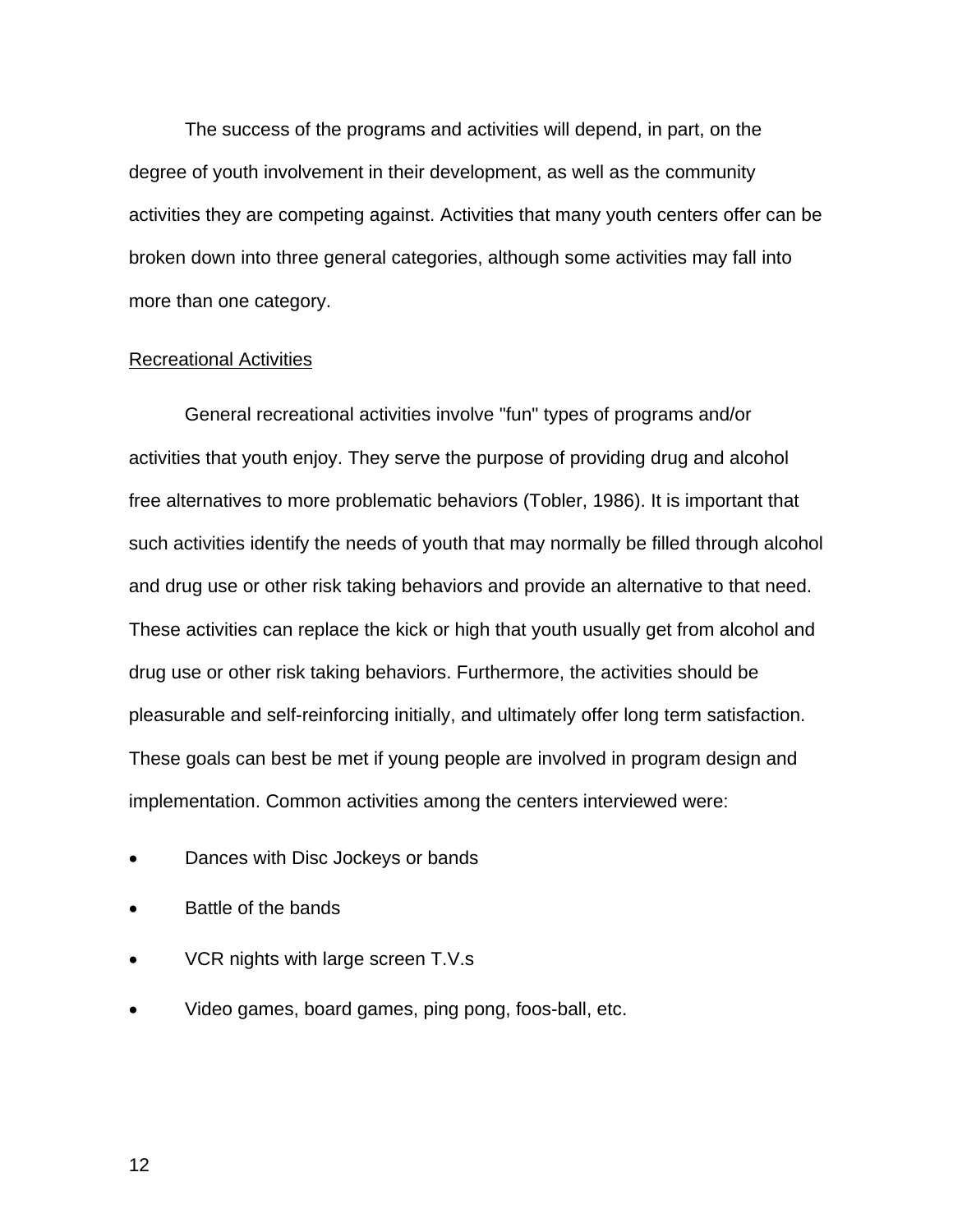- Sports and/or leagues such as volleyball, basketball, swimming, etc.
- A variety of special events or programs
- Theme parties such as "superbowl night"
- Rock climbing
- Wilderness focused activities
- Other programs that provide elements of safe and structured risk taking

#### Positive Youth Development Activities

A second general category of activities that many youth centers or agencies offer are positive youth development activities. These are activities or events that involve increasing the opportunities, skills and rewards which promote the positive development of children and youth in their families, in their schools, among their peers, and in their communities. Youth centers that were able to provide positive youth development programs often are more successful in obtaining grants from state agencies and funding sources.

These activities are based on the philosophy that children and youth develop and mature primarily through sequential interaction with four major environments or social systems--families, schools, peers, and communities. First, increasing opportunities for involvement entails encouraging the creation of rewarding and gratifying roles for young people in each of these systems. This may involve examining policies dealing with youth; looking at how communication about, and with youth, is handled; and creating roles for youth within the organization. If youth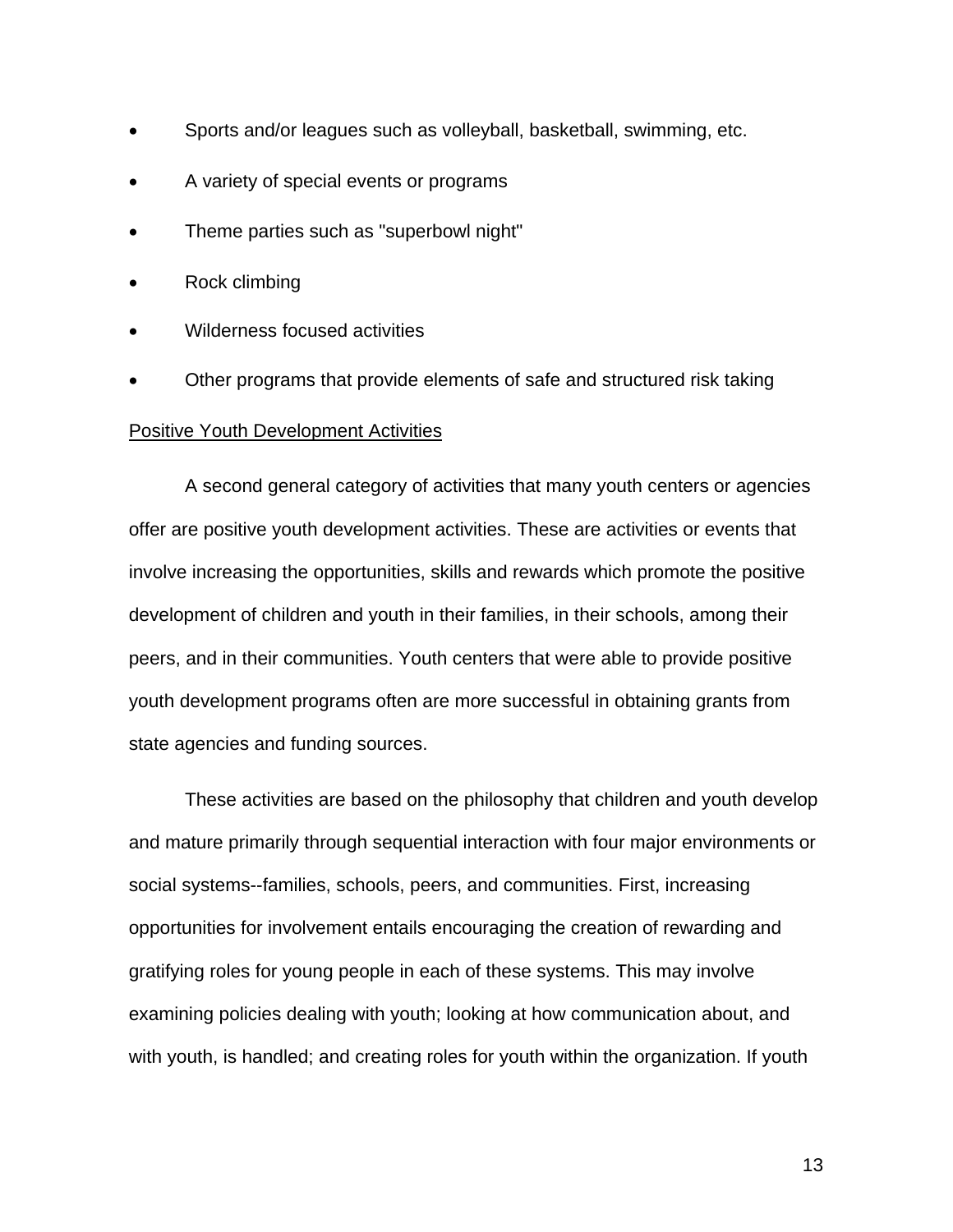are to feel connected to their families, schools or communities, they must have opportunities to interact with them in positive and productive ways. Creating opportunities for involvement might entail any of the following strategies: developing roles for them in the entire process of developing and evaluating youth related programs; developing roles for them within the school and community organizational structure(s); and develop forums whereby youth are able to provide their input to issues affecting their peers, schools, and community. Specifically this may take the form of encouraging the participation of youth and helping the community recognize the importance of youth decision making. Some communities have been successful in developing such forums through youth advisory boards, peer education and peer leadership projects.

A second component of positive youth development activities involves providing avenues for youth to master the specific skills and competencies which are required to effectively participate in these roles and opportunities. By learning the needed skills, children and youth will participate more successfully, the community will recognize the benefits of youth input, and the youth will be rewarded appropriately. Young people with appropriate skills and competencies can more easily negotiate transition periods—i.e., school to work, stressful situations, and are more resistant to the lure of negative, destructive behaviors. Skill building promotes positive youth development by equipping young people with the skills necessary to form successful, pro social bonds with important others at home (parents and siblings), in school (peers, teachers, school staff), among peers, and in the community (peers, adults, employers). Some examples of such skills and activities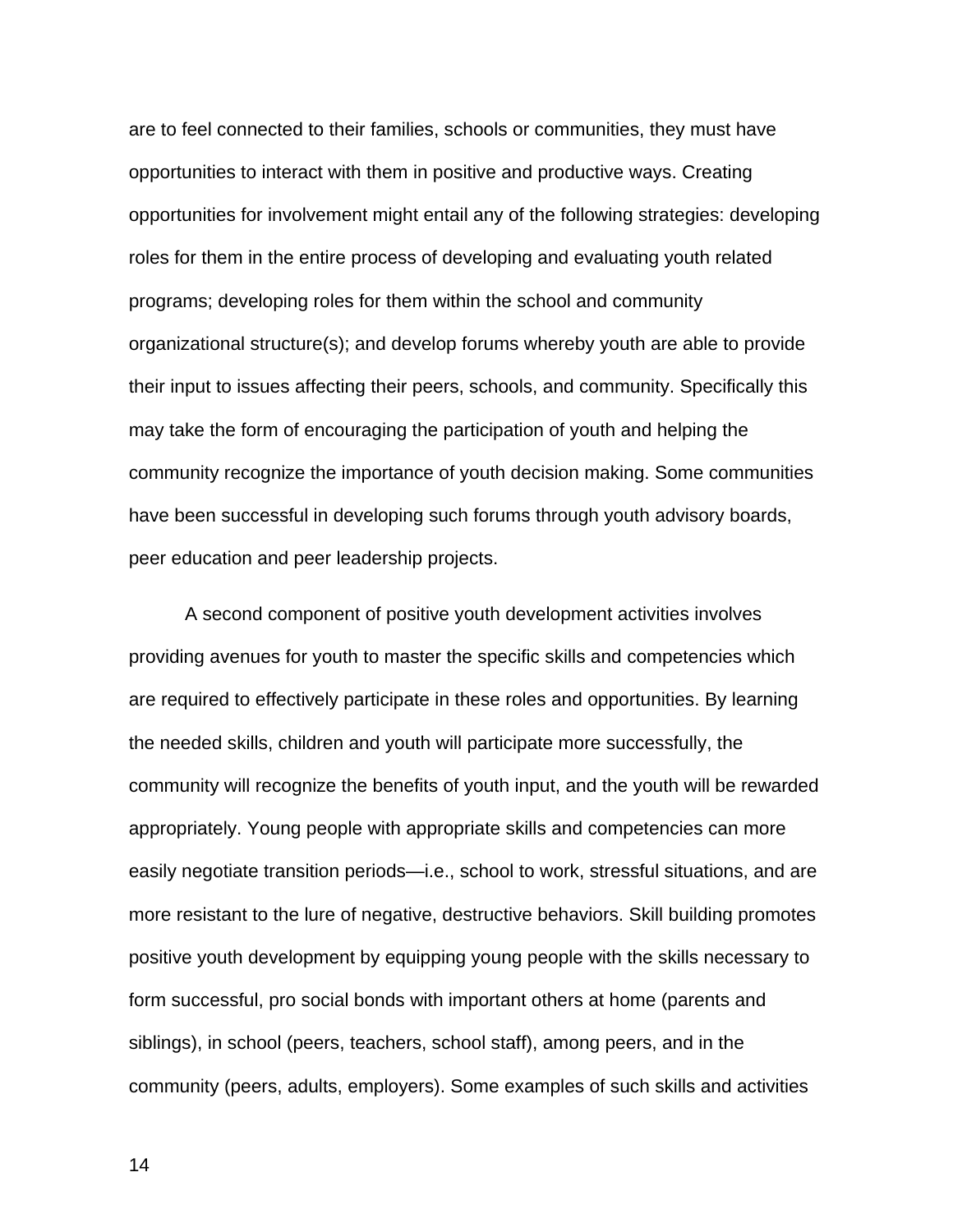include: communication skills, assertiveness training; life skills; and family life education, tutoring and academic learning strategies; career and vocational training; peer refusal skills; and youth leadership. If students do not master such skills, they will be less likely to take advantage of opportunities that they may encounter.

The third key component involves rewards or reinforcements for successful youth involvement in positive youth development activities. Consistently rewarding positive, desirable behavior is a critical ingredient in creating a strong bond between young people and their families, peers, school and/or communities. Youth must be rewarded in an age appropriate manner for participating in existing opportunities successfully and for demonstrating skills. Creating systematic and consistent rewards and reinforcements for youth requires a continuing assessment, from a youth's perspective, of the "pay-off" of their involvement in these positive youth development activities. Examples of rewards include: verbal praise and positive feedback; academic credit; special recognition events; plaques, awards, medals, ribbons; media features in the newspaper, radio, or television; and paid rewards, i.e., salaries, stipends, scholarships, bonuses.

#### Professional or Paraprofessional Activities

A third general category of activities that youth centers have provided, either through youth center staffing or outside agencies and personnel, involve what may be considered professional or paraprofessional services. These services often seek to provide short term assistance and or referral to youth who are at risk of, or are,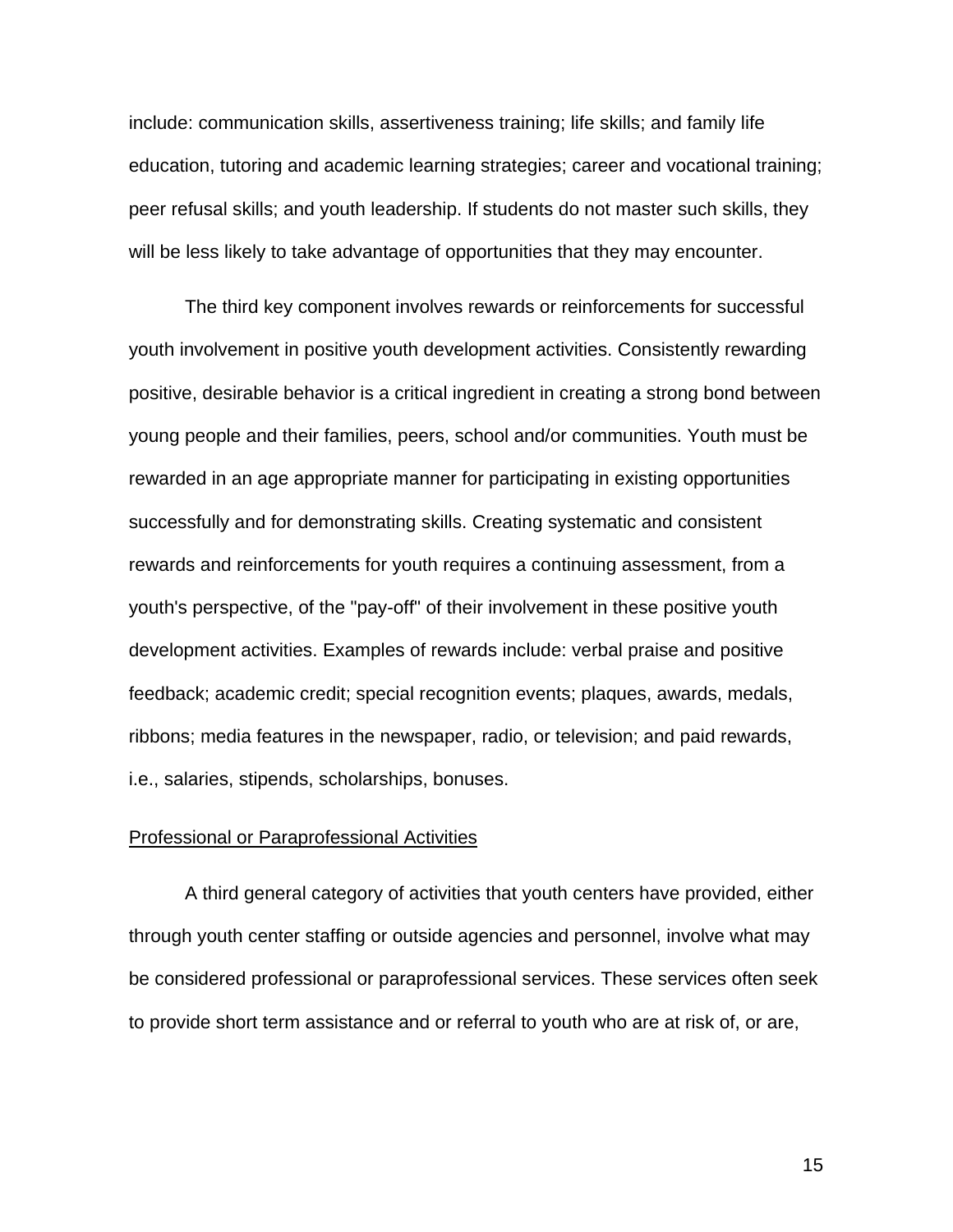experiencing a temporary stressful event. Such services recognize that youth have a range of health and mental health needs with varying degrees of urgency. Such activities or services may include short term counseling; shelter assistance; support groups; law enforcement intervention and/or diversion services; and health services.

Before providing professional or paraprofessional services, directly or indirectly at the center, communities will need to consider such issues as the mission of the youth center, the impact these services may have on the perception of the youth center by the youth and community (both positive and negative), liability, and the availability of these services in the community.

## **Implications for Developing Effective Youth Centers**

Many individuals offered their opinion regarding some of the important issues or concerns to consider when developing and/or operating a youth center. Offered here are some of the consistent themes that emerged.

#### 1. Know your target audience

A critical component in developing a youth center and/or program is knowing and defining the target audience. This will relate closely to the purpose or mission of the youth center. Why is the youth center being developed or in operation? Identifying the target audience can help develop programs targeted specifically to their needs in ways that are appropriate for their social, emotional, and intellectual development. For example, if the defined target audience is middle school youth,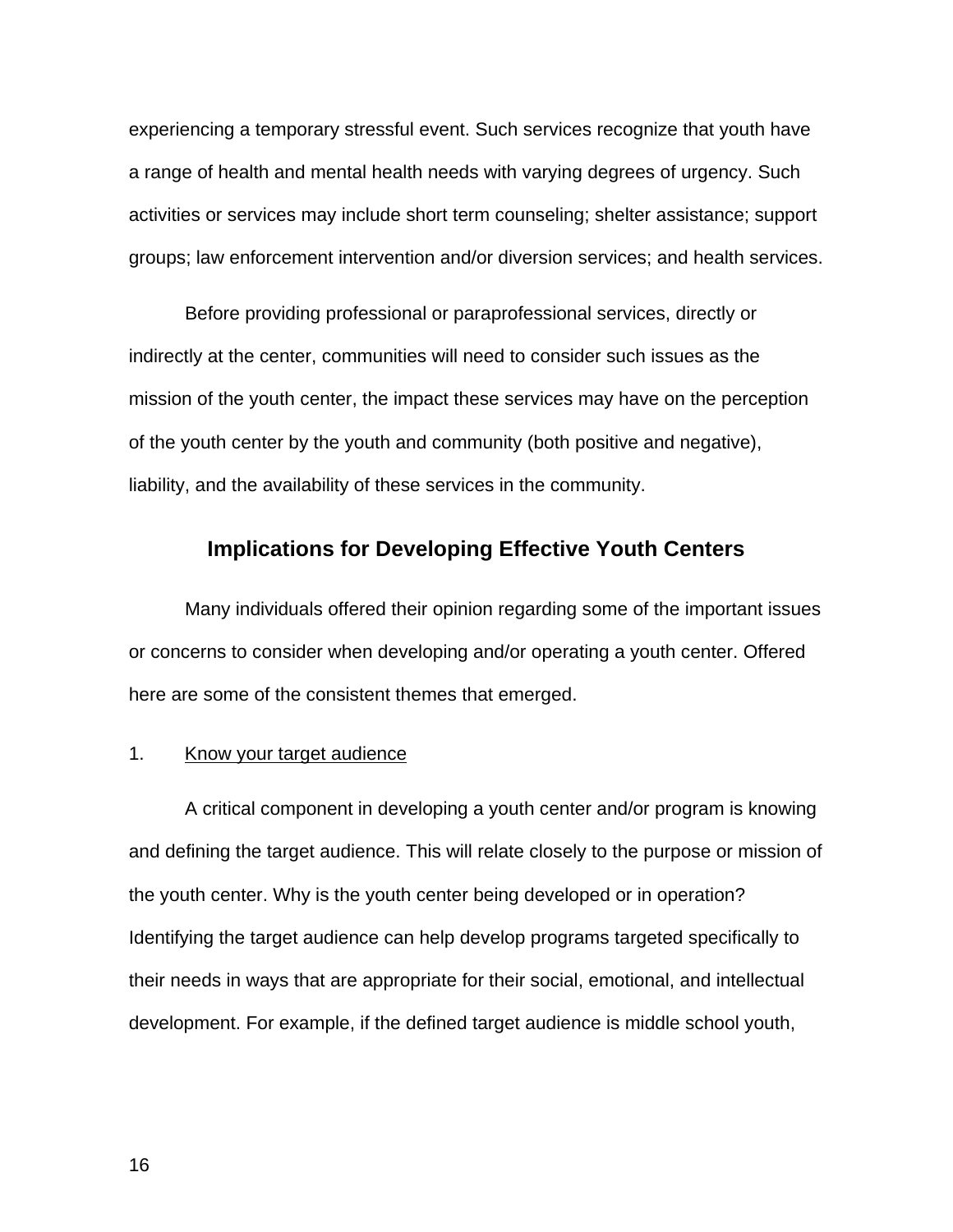the level of structure and expectations may differ than if it were geared toward high school age youth, or elementary school youth. Knowing your target audience also helps to identify what resources they may have. A recent task force on youth development and community programs identified that "many communities offer outof-school activities that are unavailable to those adolescents who cannot travel to, pay for, or be admitted to them because of skill requirements or membership restrictions" (pg. 30 Carnegie Council on Adolescent Development, 1992).

#### 2. Involve youth in planning and implementation

One of the clearest themes that emerged from the discussions was the absolutely critical need to have youth involved. Youth involvement ranged from having youth involved in the management of a center, serving on the board of directors, being involved in the selection of program offerings, and in the daily operation of the facility including maintenance and promotion. Youth are able to provide feedback on what is wanted among their peers, what is working and not working, and the "hottest" items or crazes that youth are involved in. Youth center staff may need to provide support such as transportation, food, accessible meeting times and/or locations to facilitate such youth involvement. The degree to which the center can provide, or address, these supports can send a strong message regarding the value of the students' involvement.

Youth are also able to provide feedback on the perception of the youth center among their peers. This point deserves serious consideration, according to youth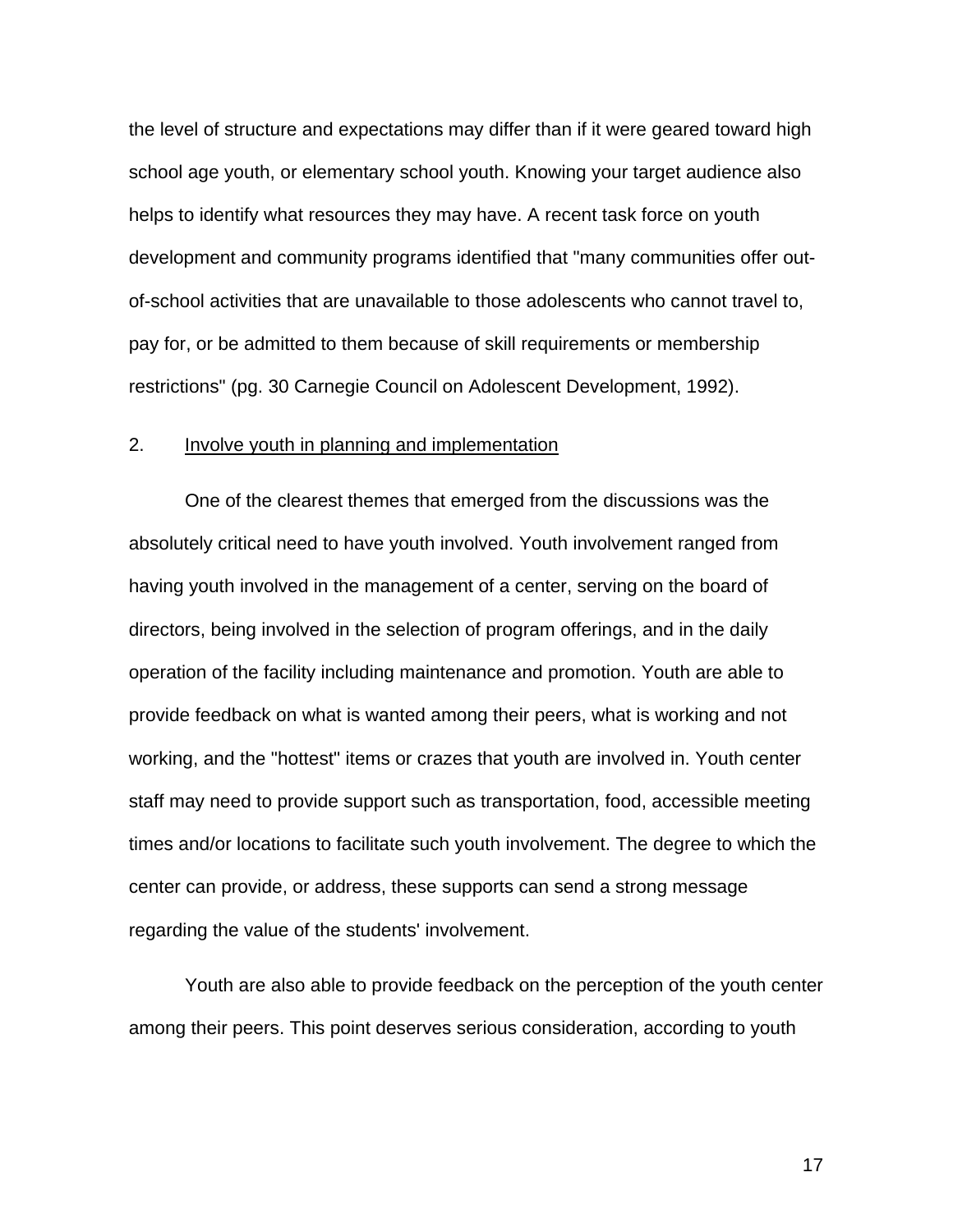center directors. How the youth perceive the facility and/or program will determine, to a large degree, the success of the program. One critical perceptual issue is the target audience of the program and/or facility. Do the youth perceive the program as being geared toward younger versus older adolescents, "at risk" youth versus "normal" youth, upper class versus lower class teens, for all youth versus a select group based upon some criteria (e.g. race), type of music preference, etc? If a student went to the program and/or facility, how would he or she be perceived by their peers? A related perceptual issue is whether the center and/or program is "the place to be".

#### 3. Build community support for the mission of the center

The perception the community holds about the youth center is just as critical. If the community views the youth center as a hang out for "rough kids", then it will be more difficult to gain ongoing support. Does the community support the program and/or facility only for a select group of students? Does the community, or elements of the community, view the youth center as a drain on limited community resources? How does the police department view the facility? How the community, including businesses, parents, administration view the youth center will determine the degree it will receive ongoing support. One community leader shared the perspective that a center is only as strong as its ability to withstand the first perceived crisis. This director adds that it is crucial to have the community supporting the center because sooner or later there will be some event perceived as a "crisis". These events can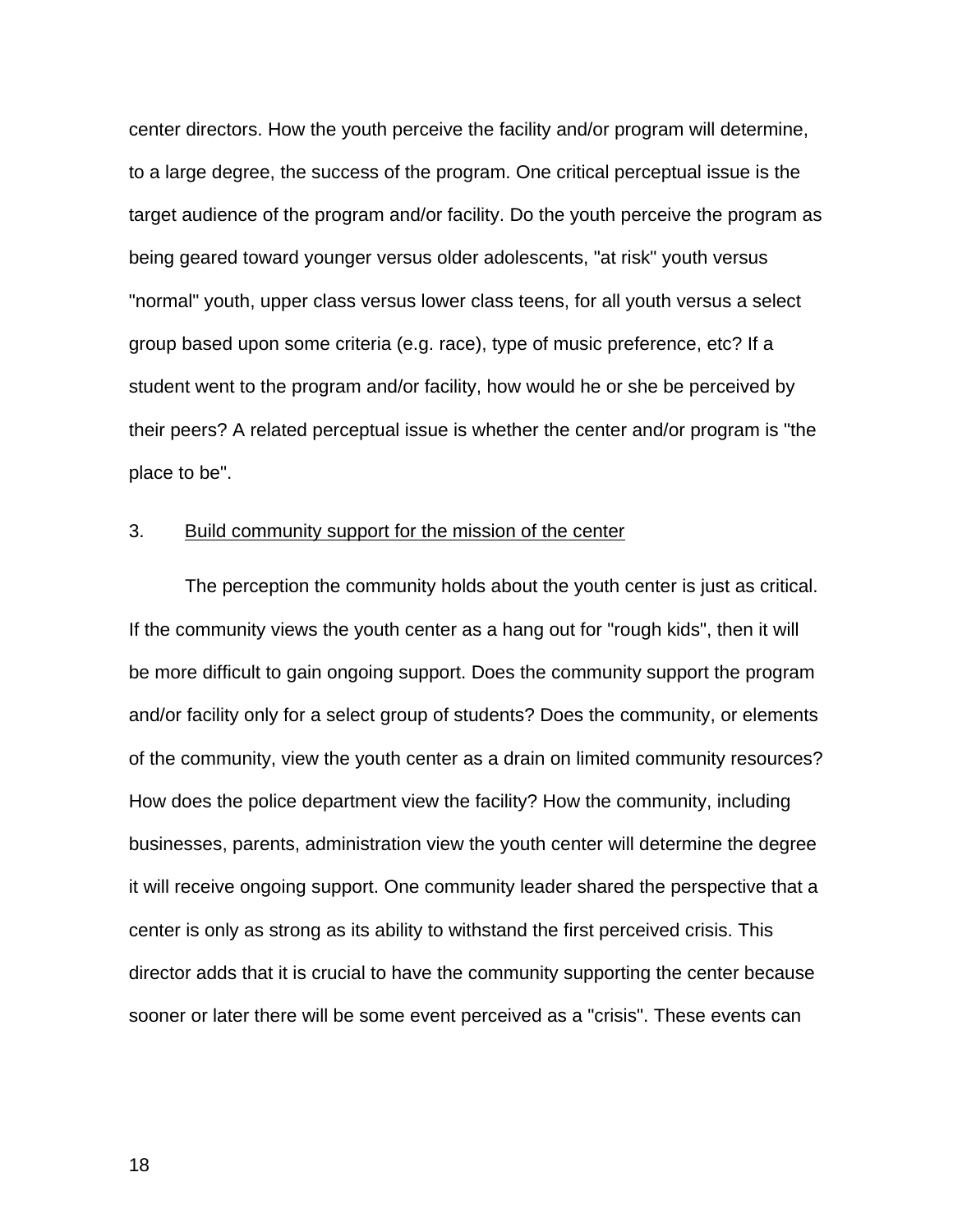range from a fight breaking out, to a youth appearing intoxicated, to unsubstantiated rumors. Such events can easily fit into a "non-supporter's" agenda (hidden or otherwise). Youth center staff must be vigilant about the perceived image the center is generating, and continually developing community support.

#### 4. Be prepared for the roller coaster of youth participation

The ability of the center and/or program to weather the roller coaster of youth participation will help to determine its survivability. New centers often go through a honeymoon period where the attendance and excitement run high. Many program leaders noted that youth involvement and participation in the center will vary considerably during the year. A center needs to be solvent enough to handle such fluctuations. In some locations, this was seasonal with decreased involvement during the summer months, school vacations. etc. According to alcohol related crashes in Wisconsin, this is when alternatives may be needed the most. Other locations noted that participation varied with the activities offered by the center and/or the resources and activities offered in the community. Knowing what the youth center is "competing" against is advisable. The center will want to avoid competing against positive community events while offering a positive alternative to events that typically result in vandalism, rowdiness or underage drinking, arrests, etc. Slumps in youth participation can be avoided by marketing efforts targeted toward attracting and retaining youth attendance.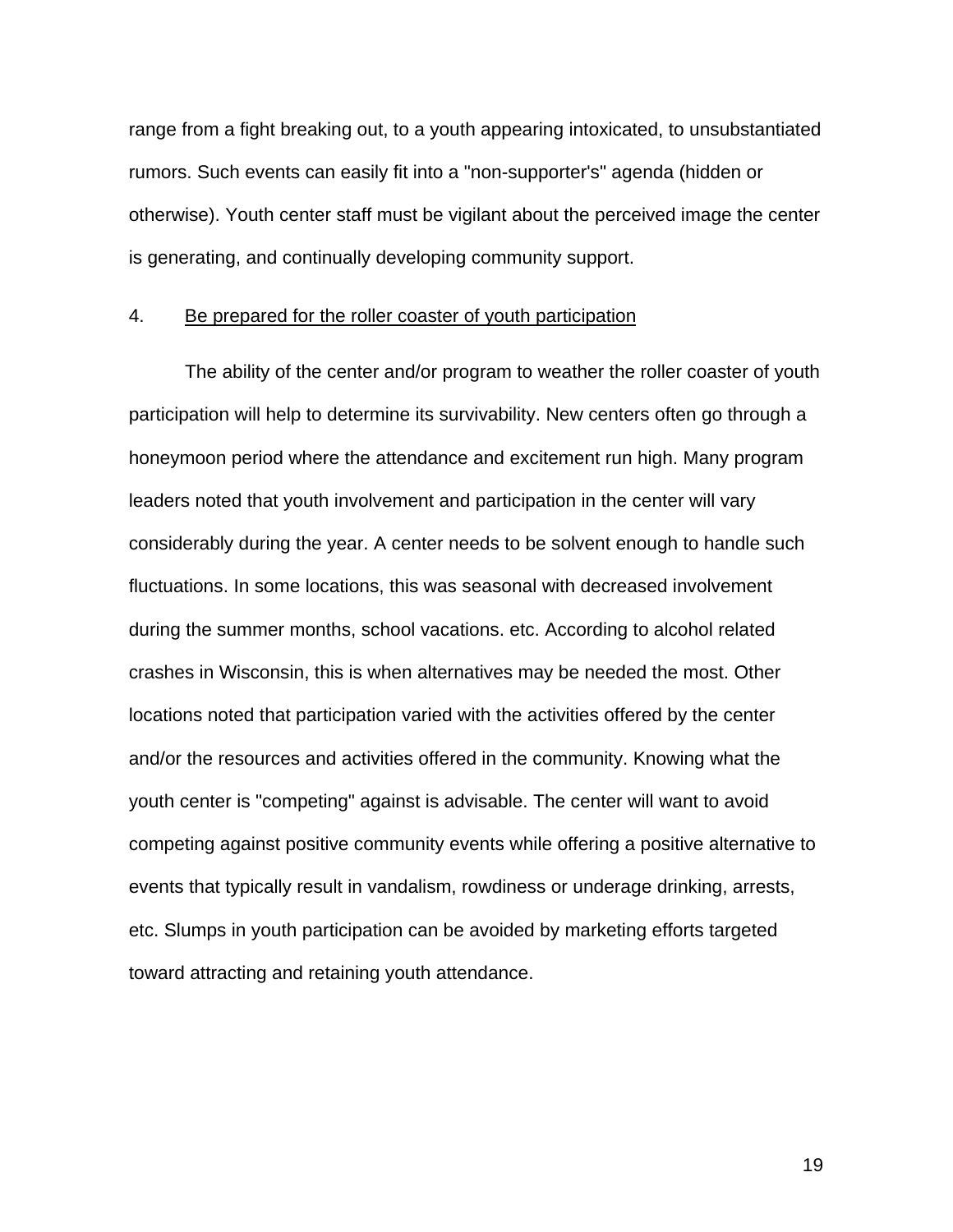#### 5. Know how success will be defined

The number of youth involved in the center is only one measure of success. Success may be defined differently by the youth, program staff, the community, and funders. Knowing what criteria these groups use to judge the success of a youth center helps determine what type of data to collect and share with the community.

#### 6. Stay in the black, avoid the red—Knowing your expected cash flow

The development of a youth center should not be seen as a money making venture. A consistent theme from those experienced in operating youth centers are that youth centers seldom make money. There are few avenues for making money in the operation of a youth center. Most students do not have a lot of money to spend. Revenue that is produced through cover charges, soda and food, and the selling of select items generally only covers the costs associated with the program being offered. In some areas, such costs limit the youth who can participate. Several youth centers prided themselves on their ability to avoid costs to the participating youth. The roller coaster attendance by youth can also create fiscal nightmares. Those centers that appear to be the most solvent have been successful in linking up with state and local funding agencies, civic groups, and businesses within their communities.

#### 7. Keep one step ahead

The ability to keep ahead of the trends was identified as an important factor in keeping the youth center a popular place. One center prided itself on being able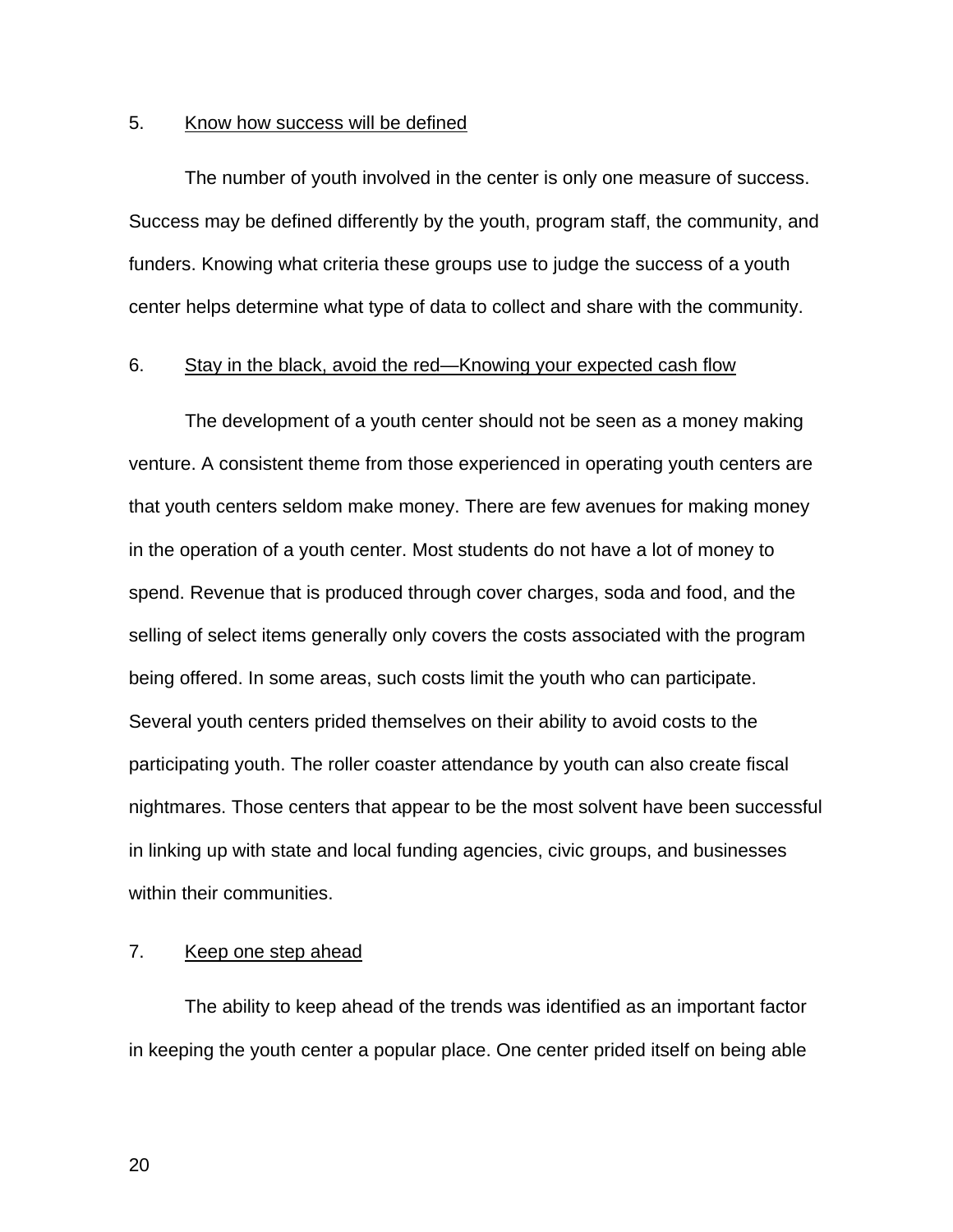to stay 2-3 months ahead of the trends. That is, their bands and programming was being offered as the trend was rising in popularity. Youth involvement was crucial in being able to identify the latest trends likely to be accepted by the local youth.

#### 8. Hire and Involve youth oriented staff

The staffing of the center needs to be youth oriented and sensitive to the needs and issues of youth. Staff need the skills to relate to youth, yet offer the appropriate level of structure, in the most appropriate fashion. How the youth perceive the staff may be an important factor in the degree of their involvement and participation. Staff need to be able to meet the youth where youth are. Support for staffing was identified as being an important element in the running of a youth center. The hours and days that most youth centers operate often are in conflict with the "normal working day" and often overlap with the days and times that adults want to socialize as well. Having sufficient resources to allow for time off and flexible scheduling can help to alleviate burnout and turnover of staff.

#### 9. Develop established rules and procedures

Establishing the rules of the center is critical in providing the appropriate amount of structure for the facility. Also critical is having the involvement of youth in the formation of the rules. Youth are more apt to abide by the rules if young people are involved in their development. Issues that arise and need to be addressed include: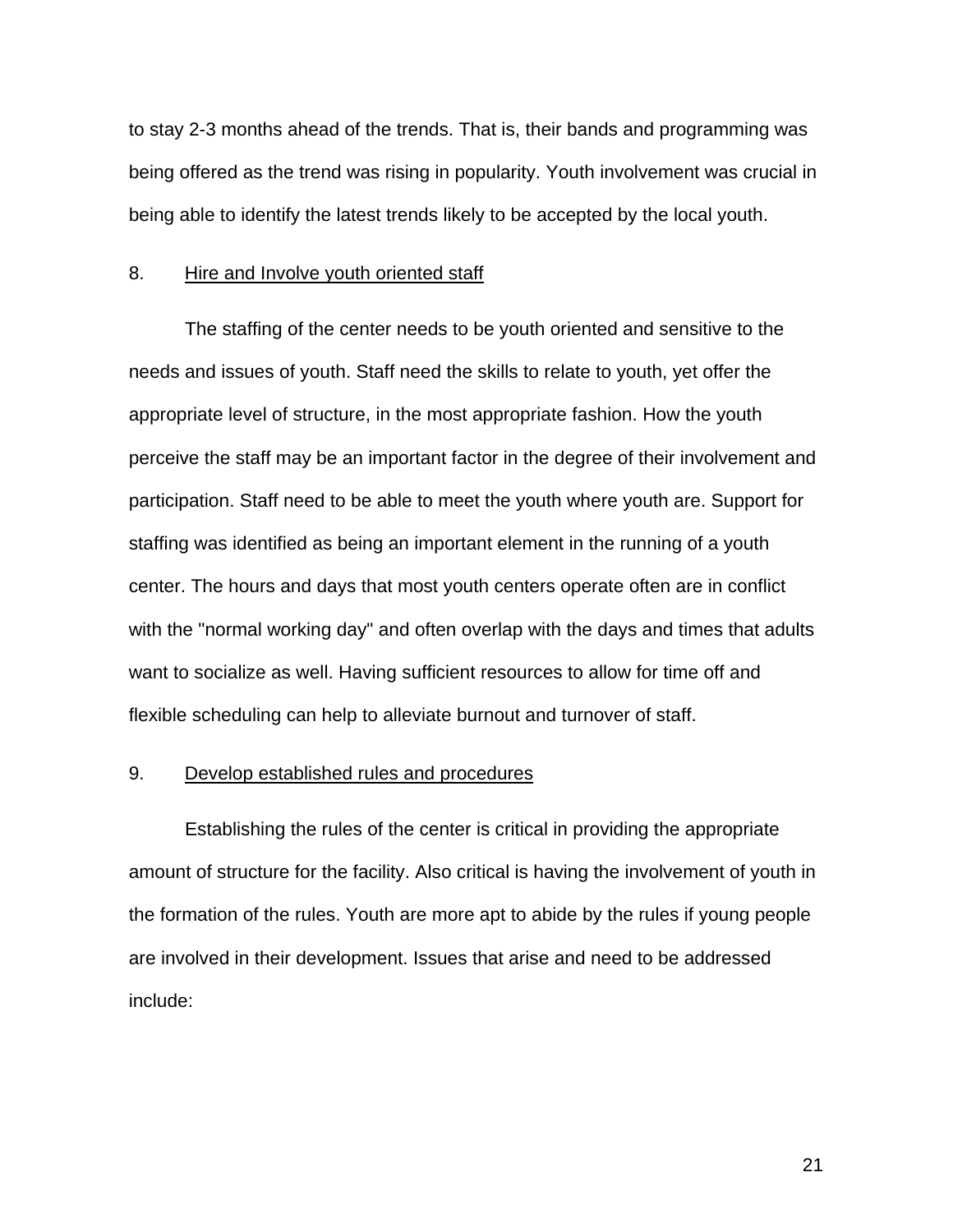\*Smoking and tobacco use—Are students allowed to smoke and/or use tobacco products? If so, where can they use these? How does this affect the image and perception of the youth center in both positive and negative ways?

\*Alcohol and drug use—Since teen substance use is illegal, what is the policy of the center if a student is caught on the premises with alcohol or drugs? What are the procedures that will be followed? What happens when a youth appears to be intoxicated or under the influence? What is the responsibility of the youth center, and what steps will be followed?

\*Attendance issues—For special events and/or programming are students permitted to leave and come as they please? Does this have any impact on programming? Does it increase the likelihood of students appearing intoxicated? Does it create the atmosphere desired by youth and/or staff?

\*Music—How is the music that may be provided during dances or special occasions selected? Is there any screening that occurs by the youth, adults, or staff? Who decides the type of music (e.g. rap, heavy metal, or top 40) and how often it's played or performed? Is the music consistent with the preferences of the targeted audiences?

\*Community youth versus all youth—In some communities concern may arise regarding who is attending the youth center. Associated with knowing the center's targeted audience is the issue of whether the facility is open only to local youth versus youth outside the community. If only local youth are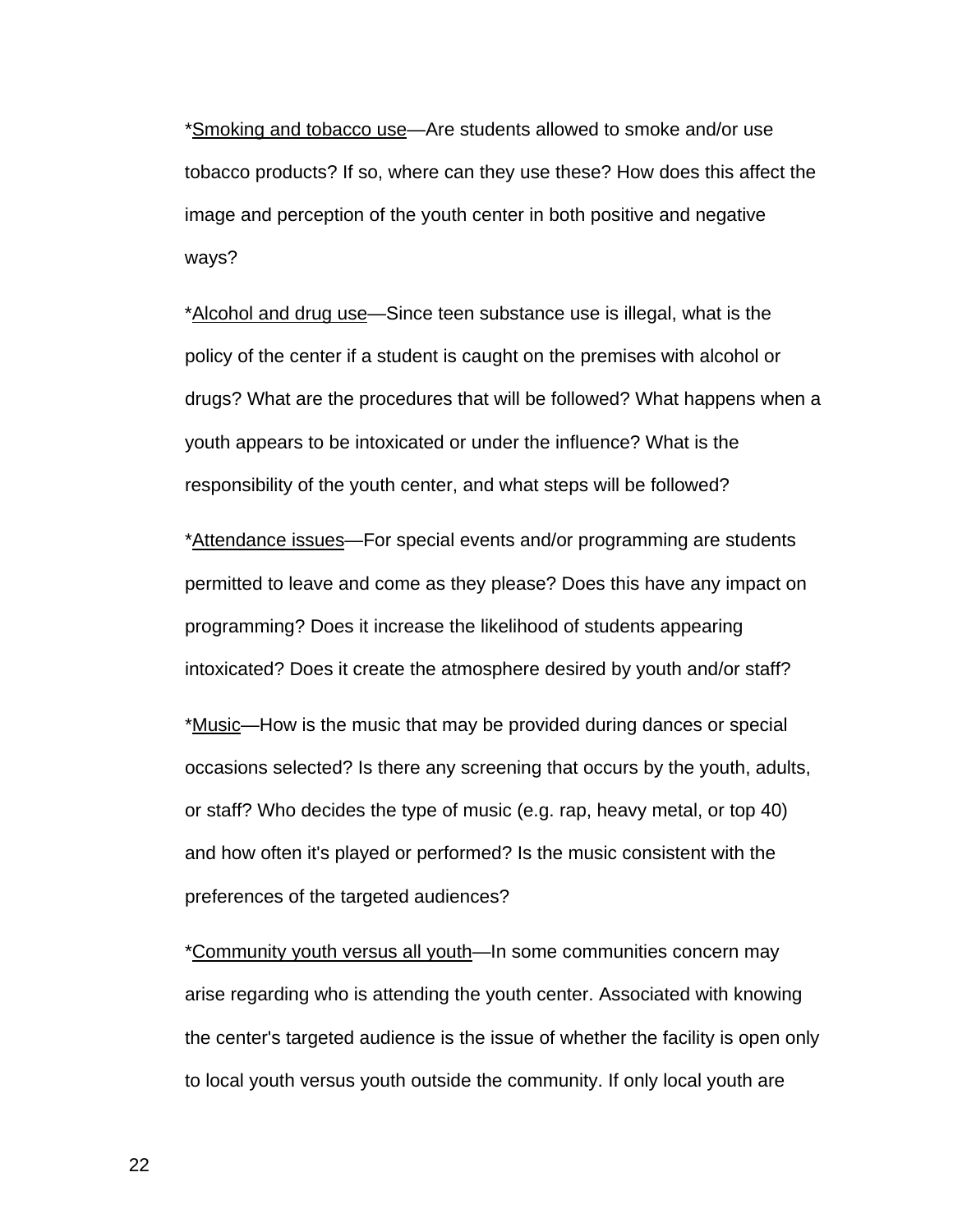desired, how will youth be screened. Rules and procedures need to address this issue in advance. Under what conditions may exceptions be allowed (e.g. boyfriends or girlfriends from other towns or cities)? Will exceptions be made occasionally for special events? Issues for consideration include the potential for inter-town rivalry (or violence) surfacing, the location of the center with respect to being identified as a community youth center versus a geographical center, the size of the community, the economic needs of the youth center, parameters established by funding sources, etc. One approach taken is the issuance of "membership" cards that youth need for access to the center. This allows for a certain amount of screening to occur as well as providing needed information in the case of an emergency.

### **Administrative Issues**

In addition to the preceding discussion on important issues and concerns, other administrative issues need to be addressed for the successful operation of a youth center.

#### Food and Beverages

The issue of how to handle food and beverages is one that many youth centers struggle with. The offering of prepared food frequently makes the center more attractive to youth. Yet such complex issues as food permits, health standards, staffing, and costs render this service costly in terms of time and money. As an alternative many facilities have gone to making vending machines available for the youth.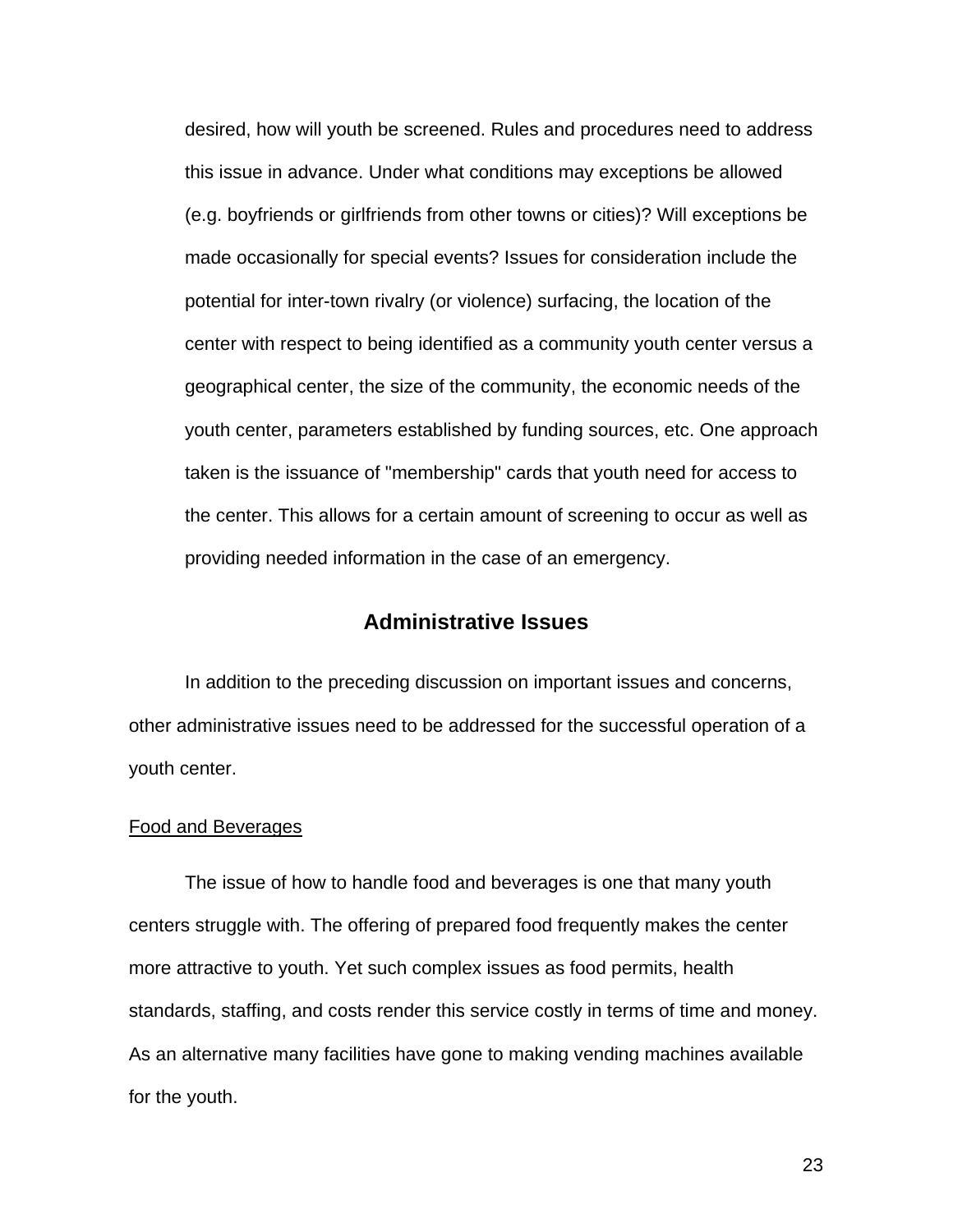#### Advisory Board

The establishment and role of an advisory board is an important administrative and structural issue. Many centers strongly advocate for an advisory board that incorporates youth involvement. This board may also meet certain funding eligibility requirements, possibly facilitating the approval of funding agencies and/or opening up more opportunities for generating revenue. Issues that will need to be taken into consideration in the development and operation of the advisory board include:

- What is the role of the board? That is, will the board serve solely in an advisory capacity or will the board set policy?
- How will appointments be made to the board, who will make them, and how long will terms be?
- What will be the role of youth? Will they have the same voting and decision making capabilities as adult members? Or, will they serve and/or have voting privileges only on certain issues or committees? How will they be selected? How many youth will be involved and what ages will they be?
- How will members be transitioned on and off the board?

#### **Community Collaboration**

The ability of the youth center to collaborate and access resources within the community can become a key factor in its ability to survive and more effectively serve the needs of youth. Collaboration with local civic groups can help to provide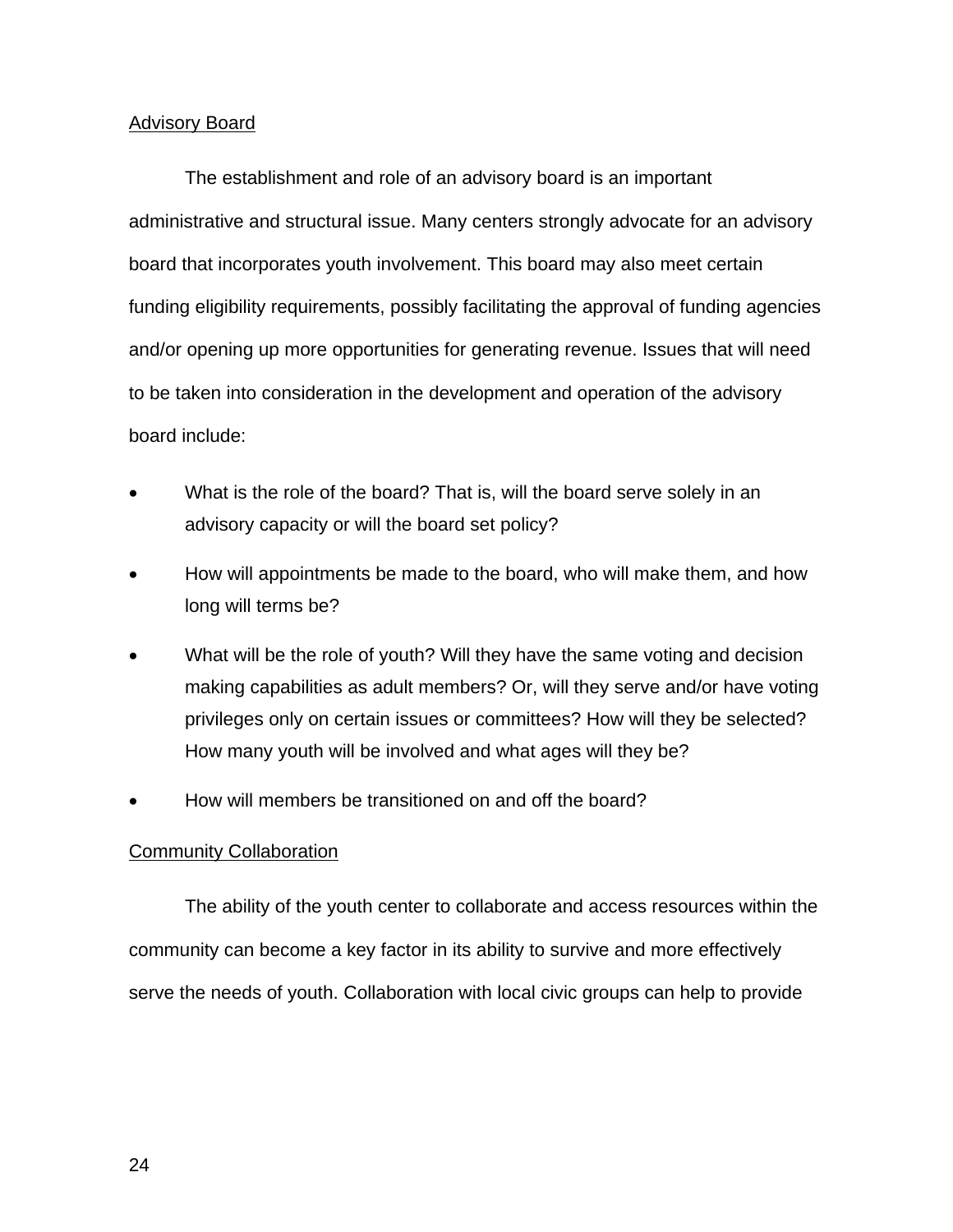resources such as volunteers for special events or programs, (e.g. chaperons, mentors, tutors, Big Brothers, Big Sisters); in-kind services (e.g. printing); and financial resources (e.g. donations or joint fund raising activities).

The ability of the youth center to collaborate with the school system can be an important asset. Such collaboration may increase access to the students for such things as meetings, publicity, surveys, etc. Partnerships with the school decreases the likelihood of duplication of programming and may provide access to sources of funding through grants. Linkages between the school staff and the youth center may be especially relevant depending on the youth involved in the youth center and the type of services provided (e.g. mental health services provided by the youth centers).

Cooperative arrangements with other social service programs within the community may benefit both the youth center and the social service program. Such linkages may increase funding for the center if it is able to serve as a location for services. Depending on the type of youth center developed, joint programming may be available (e.g. job skills, training, young parents' program, teen pregnancy prevention programming). Such linkages between social service agencies and the youth center may ultimately provide a broader spectrum of services and resources to the youth of a community as well as helping to solidify the center within the community.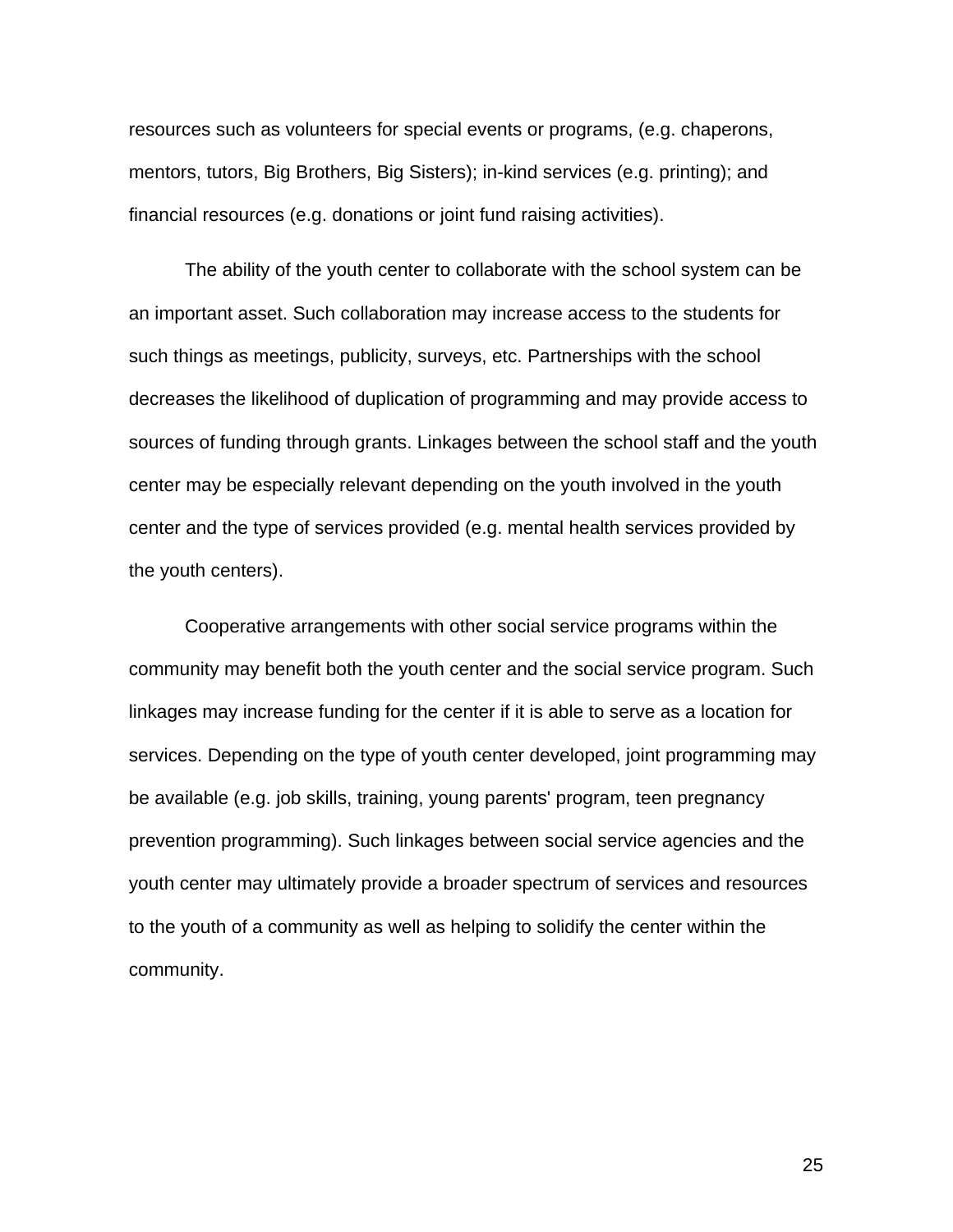Finally, collaborations with the local municipal government and/or agencies may reduce costs and/or increase community support. Youth centers may be able to gain access to town facilities which, in turn, may reduce overhead costs, and reduce liability expenses. Police coverage for special events may be negotiated at reduced costs. Or, special programs or events may be offered jointly with the police department, fire department, or the parks and recreation department or commission.

#### **Summary and Conclusion**

This paper has reviewed three models of youth centers; free standing, affiliated, and programmatic. Each of these have their disadvantages and advantages. A community's choice will depend, in part, on the resources of the community, the history of youth centers within that community, and the mission of the proposed center.

The activities of the youth center will be the core and magnet to the youth. Activities of youth centers, predominantly fall into three categories; recreational, positive youth development, and paraprofessional or professional. The choice of activities will depend upon the targeted audience, the resources of the youth center, and the alternative activities within the community that will compete against the youth center's activities.

This paper has also served to tap into the experiences of youth center directors by offering a synopsis of issues and concerns that need to be addressed in the running of a youth center. One common theme that was expressed among the directors was the critical role youth play in the development and operation of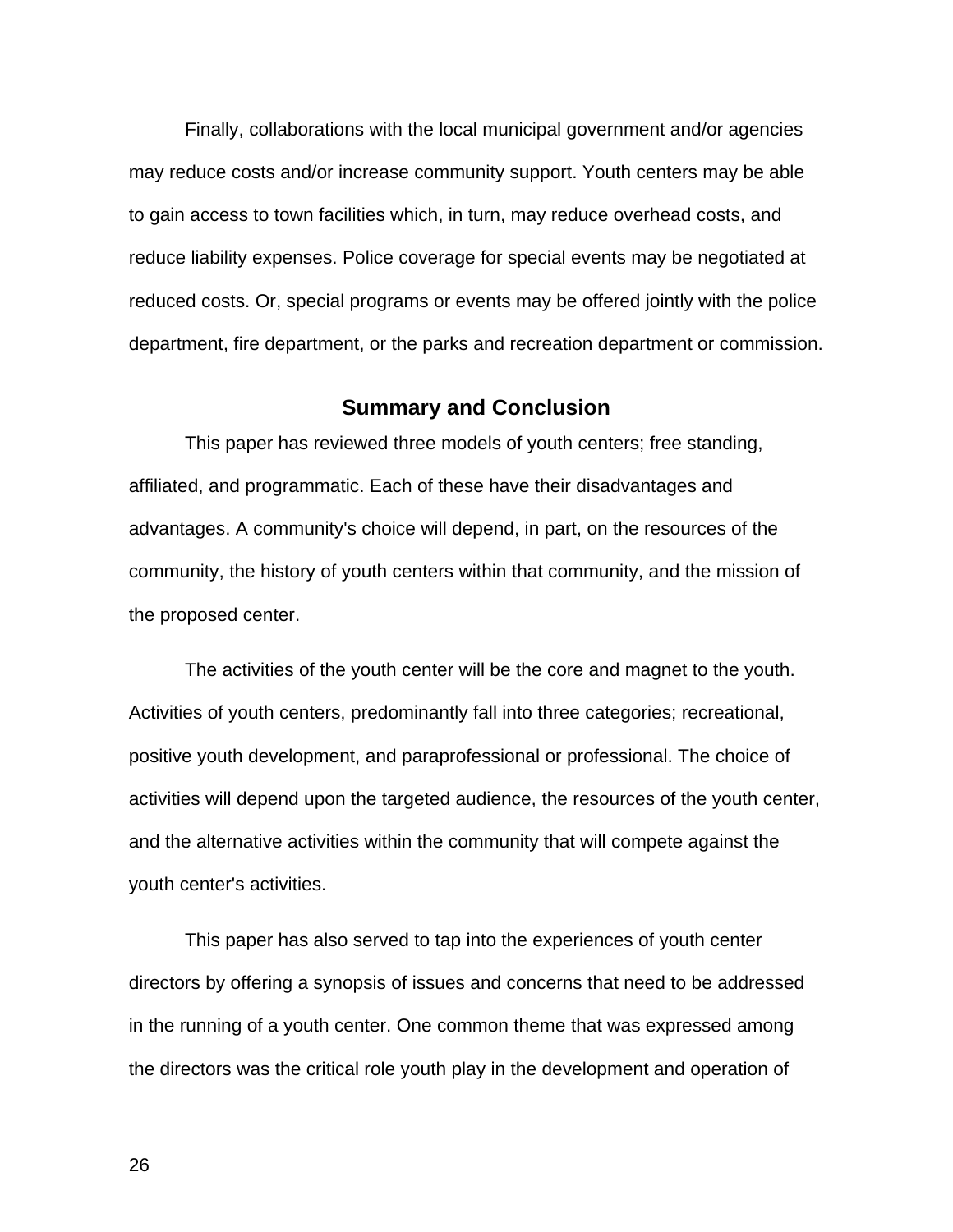youth centers. Without the voice of the youth, youth centers are more likely to flounder. Other concerns addressed within the paper focused on having established rules and procedures for youth related issues, knowing how the youth center will be evaluated by the youth and the community, and planning for, and anticipating the roller coaster of youth participation.

This paper has served only to highlight some of the issues involved in developing and operating a youth center. While the issues involved in the development of a youth center are far more complex than offered here, they will also vary from one community to another. The short life span of many youth centers attest to the difficulty and complexity of establishing youth centers and sustaining them as well. Despite these difficulties, youth centers have the potential of helping a community to provide a setting for their youth to develop in a healthy and positive manner.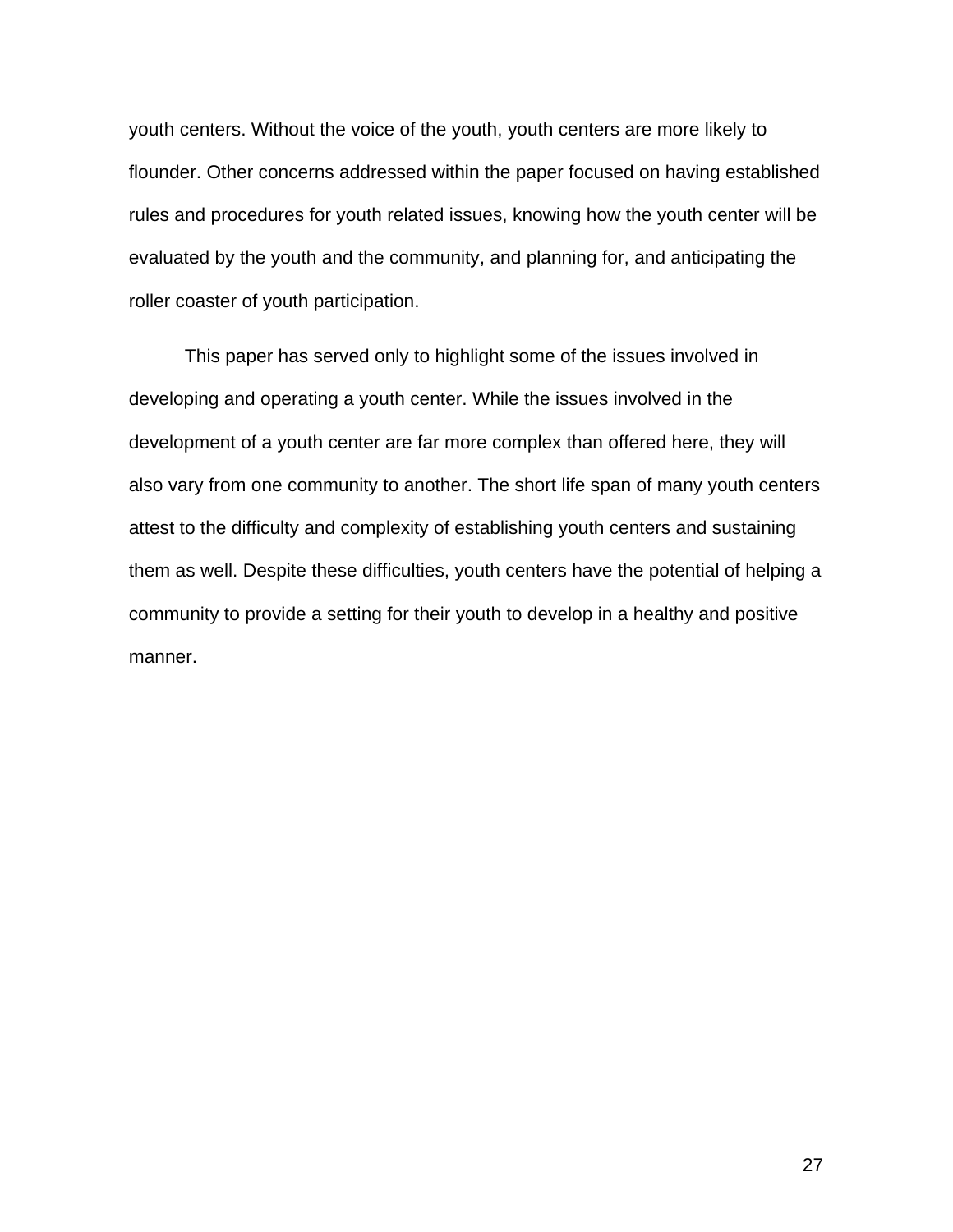## **Selected References**

Carnegie Council on Adolescent Development Task Force on Youth Development and Community Programs (1992*). A matter of time: Risk and opportunity in the nonschool hours.* New York: Carnegie Corporation.

Children's Defense Fund (1992). *The state of America's children.* Washington, DC.

- Johnston, L. D., O'Malley, P. M., & Bachman, J. G. (1991). *Drug use among American high school seniors, college students, and young adults 1975- 1991: Vol 1: High school seniors.* Washington, DC: U.S. Department of Health and Human Services, National Institute on Drug Abuse.
- Medrich, E., & Marzke, C. (1991). *Young adolescents and discretionary time use: The nature of life outside school.* Unpublished manuscript prepared for the Carnegie Council on Adolescent Development.
- Morris, S. W. & Company (1992). *What young adolescents want and need from out of school programs.* Unpublished manuscript prepared for the Carnegie Council on Adolescent Development.
- National Center for Health Statistics (1991*). Data from the National Survey of Family Growth. (Series 23).* Washington, DC: U.S. Department of Health and Human Services, Public Health Service, Centers for Disease Control.
- Planned Parenthood Federation of America (1986). *American teens speak: Sex, myths, TV and birth control. (The Planned Parenthood Poll by Louis Harris and Associates).* New York: Author.
- Timmer, S. G., Eccles, J., & O'Brien, I. (1985). How children use time. In F. T. Juster and F. B. Stafford (Eds.), *Time, goods and well being.* Ann Arbor: University of Michigan, Institute for Social Research.
- Tobler, N. S. (1986). Meta-analysis of 143 adolescent drug prevention programs: Quantitative outcome results of program participants compared to a control or comparison group*. The Journal of Drug Issues, 16*(4), 537-567.